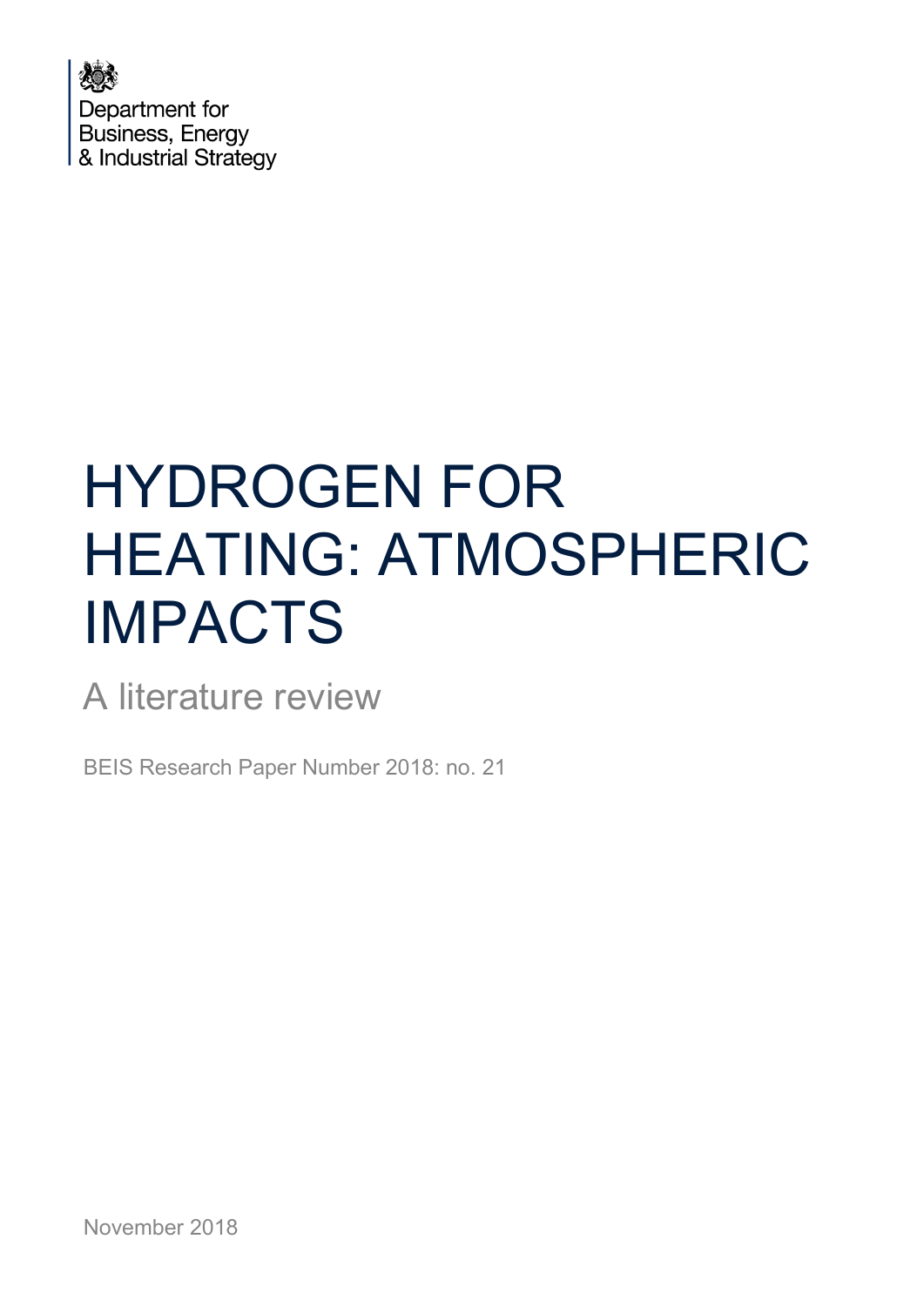### **HYDROGEN FOR HEATING: ATMOSPHERIC IMPACTS**

#### **– A LITERATURE REVIEW**

**R.G. (Dick) Derwent OBE** 

**rdscientific, Newbury** 

The preparation of this review and assessment was supported by the Department for Business, Energy and Industrial Strategy under Purchase Order No. 13070002913.

BEIS Research Paper No. 21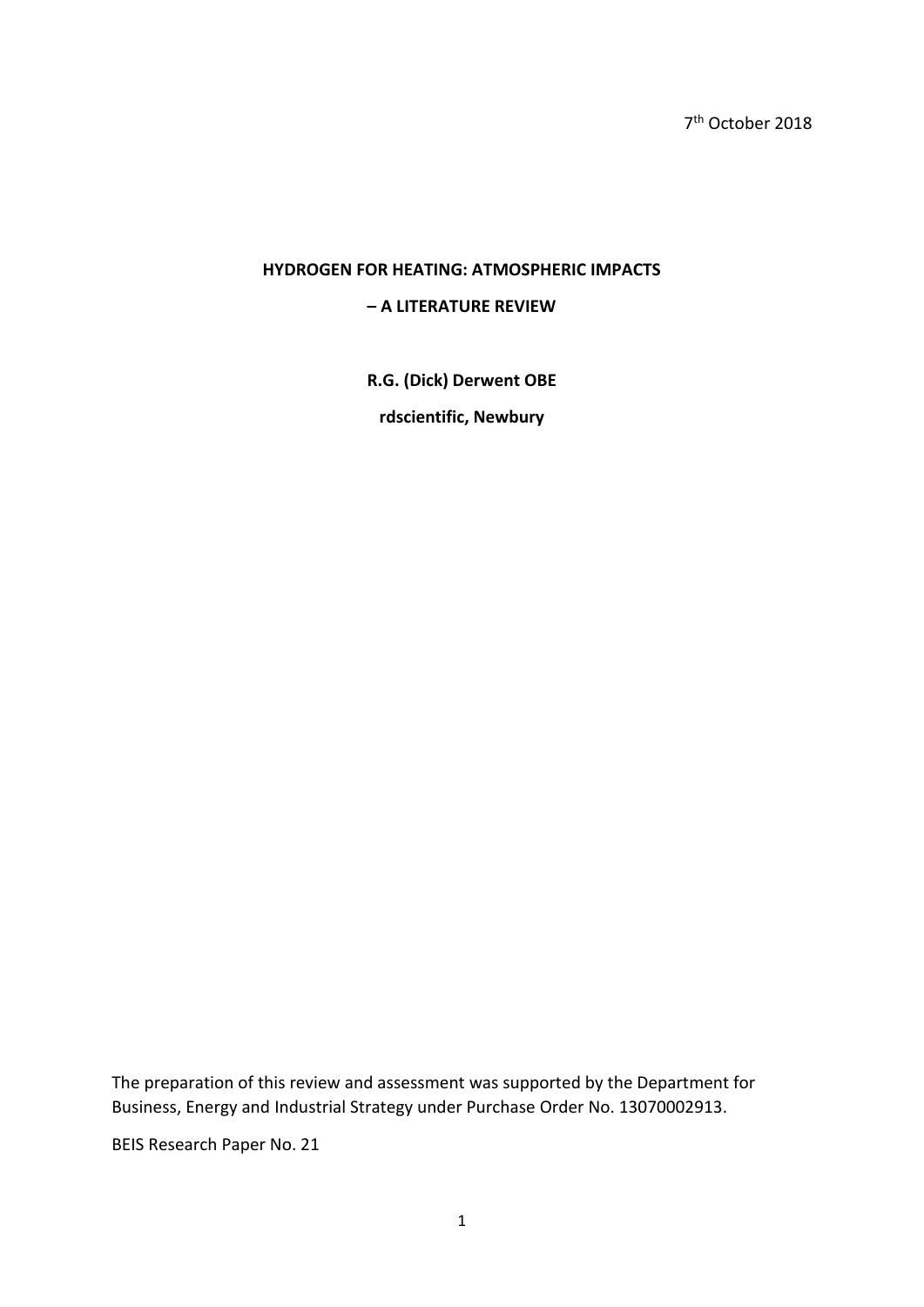#### **HYDROGEN FOR HEATING: ATMOSPHERIC IMPACTS**

#### **– A LITERATURE REVIEW**

#### **Summary**

#### **Introduction**

The Department for Business, Energy and Industrial Strategy (BEIS) is undertaking work to strengthen the evidence base on the potential long-term approaches for decarbonising heating. One approach being explored is whether hydrogen could be used in place of natural gas in the gas grid to provide a source of low-carbon heat in the future. BEIS commissioned rdscientific to carry out a literature review to assess the evidence on the potential atmospheric impacts of increased emissions to the atmosphere of hydrogen.

#### **Headline Findings**

This review summarises the present state of our understanding of the potential global atmospheric impacts of any future increased use of hydrogen through release of additional hydrogen into the atmosphere. This review has identified two global atmospheric disbenefits from a future hydrogen economy: stratospheric ozone depletion through its moistening of the stratosphere, and contribution to climate change through increasing the growth rates of methane and tropospheric ozone.

- The consensus from the limited number of studies using current stratospheric ozone models is that the impacts of hydrogen on the stratospheric ozone layer are small.
- The best estimate of the carbon dioxide  $(CO<sub>2</sub>)$  equivalence of hydrogen is 4.3 megatonnes of carbon dioxide per 1 megatonne emission of hydrogen over a 100 year time horizon, the plausible range  $0 - 9.8$  expresses 95% confidence. On this basis, the impact of hydrogen emissions on global climate is very unlikely to be zero and is very likely to be small and warming (positive influence).
- If a 1% leakage for the entire low-carbon hydrogen system for the UK domestic sector was considered a realistic estimate, then the global warming consequences of a low-carbon hydrogen system are very likely to be small. Despite the uncertainties in the  $CO<sub>2</sub>$  equivalence of hydrogen, the confidence in the accuracy of the  $CO<sub>2</sub>$ equivalence is considered adequate to begin an initial policy analysis of the global atmospheric impacts of hydrogen within BEIS.

#### **Context**

Although it is not a pollutant in its own right, hydrogen can take part in atmospheric chemical reactions in the lower and upper atmospheres and these chemical reactions may lead to environmental damage. In the upper atmosphere, hydrogen may moisten and cool the stratosphere, slowing down the recovery of the ozone layer. In the lower atmosphere, hydrogen may hasten the build-up of the greenhouse gases: methane and ozone and hence contribute to climate change. Hydrogen therefore has the potential to cause global environmental impacts both on the stratospheric ozone layer and on climate change.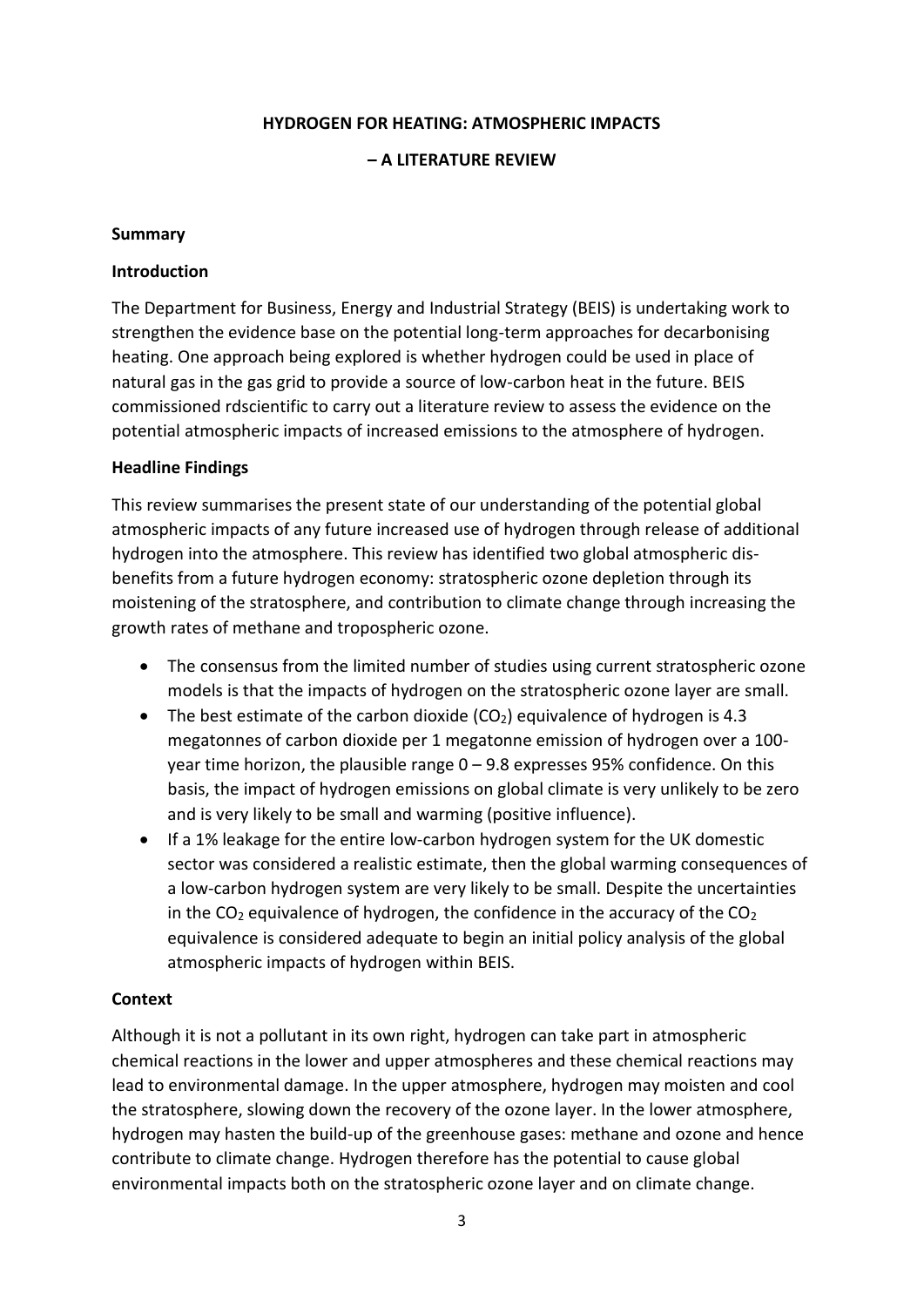However, the impacts of hydrogen have not been well studied by the atmospheric science community. This review assembles the available evidence on the two global atmospheric impacts of hydrogen so that a start can be made on assessing the potential atmospheric impacts of a hypothetical scenario where Great Britain has moved from natural gas to hydrogen as a source of energy for heating.

#### **Impact on the Ozone Layer**

The current assessment of the stratospheric ozone layer modelling studies performed to date is that the likely impact of increased hydrogen emissions on the stratospheric ozone layer is small. However, although the number of such studies is small, there is no conflict between them, and they all confirm the view that impacts of hydrogen on stratospheric ozone depletion are indeed likely to be small.

### **Impact on Climate Change**

Only one model study has evaluated the global warming potential (GWP) of hydrogen. From this model study, a best estimate can be derived of the GWP or carbon dioxide equivalence of hydrogen as 4.3 megatonnes (1 megatonne = 1 million tonnes = 1 Tg) of carbon dioxide emissions per 1 megatonne emission of hydrogen over a 100-year time horizon, with a plausible range expressing 95% confidence of  $0 - 9.8$  megatonne per megatonne. The uncertainties in the estimate of the GWP for hydrogen are therefore large and encompass zero. The central estimate is based on only one model and on one study which was published many years ago. This model, like all greenhouse gas models, has its biases and limitations, many of which still remain because of the dearth of observations with which to check how well the model represents the real world. The results from this model, like those from other greenhouse gas models, should be approached critically as there are no agreed acceptance criteria.

# **Exploring the potential impacts of hydrogen leakage in a low-carbon hydrogen for heat system**

To assist with policy development, this review and assessment has employed the GWP concept to evaluate the potential impact of a low-carbon hydrogen energy system on the UK domestic sector. If this future hydrogen system was a perfectly sealed system, with no leakage and no upstream emissions associated with hydrogen production, then it could eliminate the greenhouse gas emissions from the current natural gas-based energy system. That is to say, the low-carbon hydrogen system offers the potential for generating savings in greenhouse gas emissions of the order of 54.0 million tonnes of  $CO<sub>2</sub>$  per year from the UK domestic sector. If there were to be significant atmospheric leakage from the production, distribution and end-use of hydrogen in the low-carbon system, then the indirect global warming from hydrogen would reduce or offset some of the savings in greenhouse gas emissions from the energy system it replaced. If a 1% leakage for the entire low-carbon hydrogen system for the UK domestic sector was considered a realistic estimate, then the global warming consequences of a low-carbon hydrogen system are very likely to be small. Despite the uncertainties in the  $CO<sub>2</sub>$  equivalence of hydrogen, the confidence in the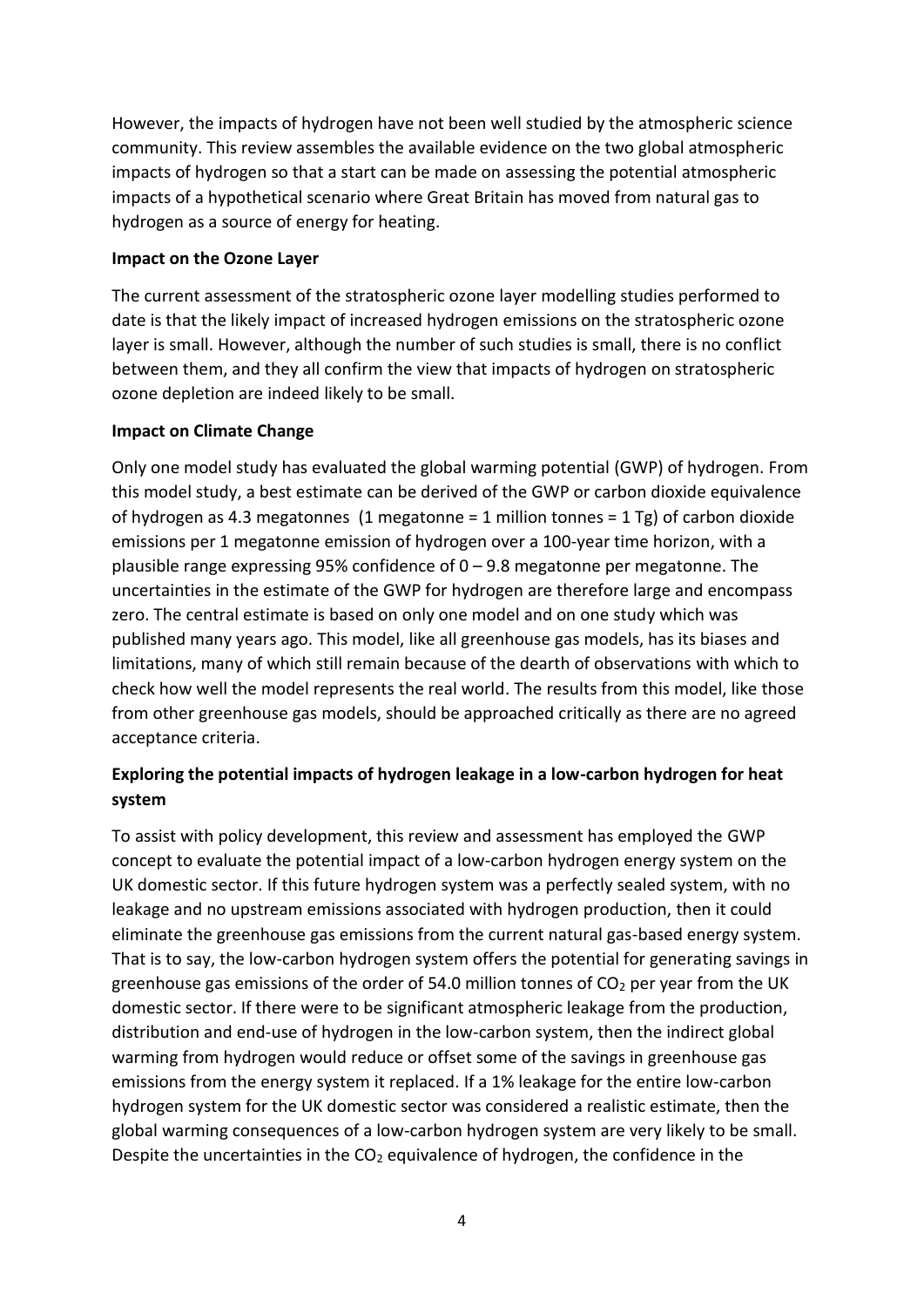accuracy of the CO<sub>2</sub> equivalence is considered adequate to begin an initial policy analysis of the global atmospheric impacts of hydrogen within BEIS.

# **Recommendations for further work**

 $\Gamma$ 

During the preparation of this review and assessment, a number of recommendations have been considered and are summarised below. The following recommendations set out actions that could be taken to improve data collection on hydrogen emissions and reduce the hydrogen GWP uncertainty range.

| Item            | Evidence gap                        | Recommendation            | Priority |
|-----------------|-------------------------------------|---------------------------|----------|
|                 |                                     |                           |          |
| <b>Baseline</b> | It is important to establish the    | Support long-term         | High     |
| monitoring      | atmospheric hydrogen baseline in    | baseline hydrogen and     |          |
|                 | the period before the hydrogen      | ozone monitoring at       |          |
|                 | economy begins                      | Mace Head, Ireland        |          |
| Global and      | The magnitudes of the hydrogen      | Encourage and support     | High     |
| regional        | emissions from motor traffic and    | the emission inventory    |          |
| hydrogen        | other sources are not currently     | communities to address    |          |
| emission        | monitored                           | hydrogen, so that         |          |
| inventories     |                                     | magnitudes of hydrogen    |          |
|                 |                                     | emissions from various    |          |
|                 |                                     | sources can be            |          |
|                 |                                     | established before the    |          |
|                 |                                     | hydrogen economy          |          |
|                 |                                     | begins                    |          |
| Atmospheric     | The magnitude of the soil sink for  | Encourage field           | Medium   |
| hydrogen sinks  | hydrogen is highly uncertain but    | experiments and budget    |          |
|                 | it does strongly influence the      | studies of hydrogen       |          |
|                 | GWP for hydrogen                    | uptake by soils           |          |
| Stratospheric   | In view of the limited nature of    | Promote studies of        | High     |
| ozone           | the quantification of the potential | hydrogen and              |          |
| depletion       | impacts of hydrogen on the          | stratospheric ozone layer |          |
| modelling       | stratospheric ozone layer, it is    | depletion by UK           |          |
|                 | important that new studies are      | universities and research |          |
|                 | commissioned using a range of       | institutions              |          |
|                 | state-of-the science stratospheric  |                           |          |
|                 | ozone models                        |                           |          |
| Hydrogen and    | It is important to move forward     | Promote studies of        | High     |
| climate change  | to obtain a more community-         | hydrogen and climate      |          |
|                 | based estimate of the GWP of        | change by UK              |          |
|                 | hydrogen                            | universities and research |          |
|                 |                                     | institutions              |          |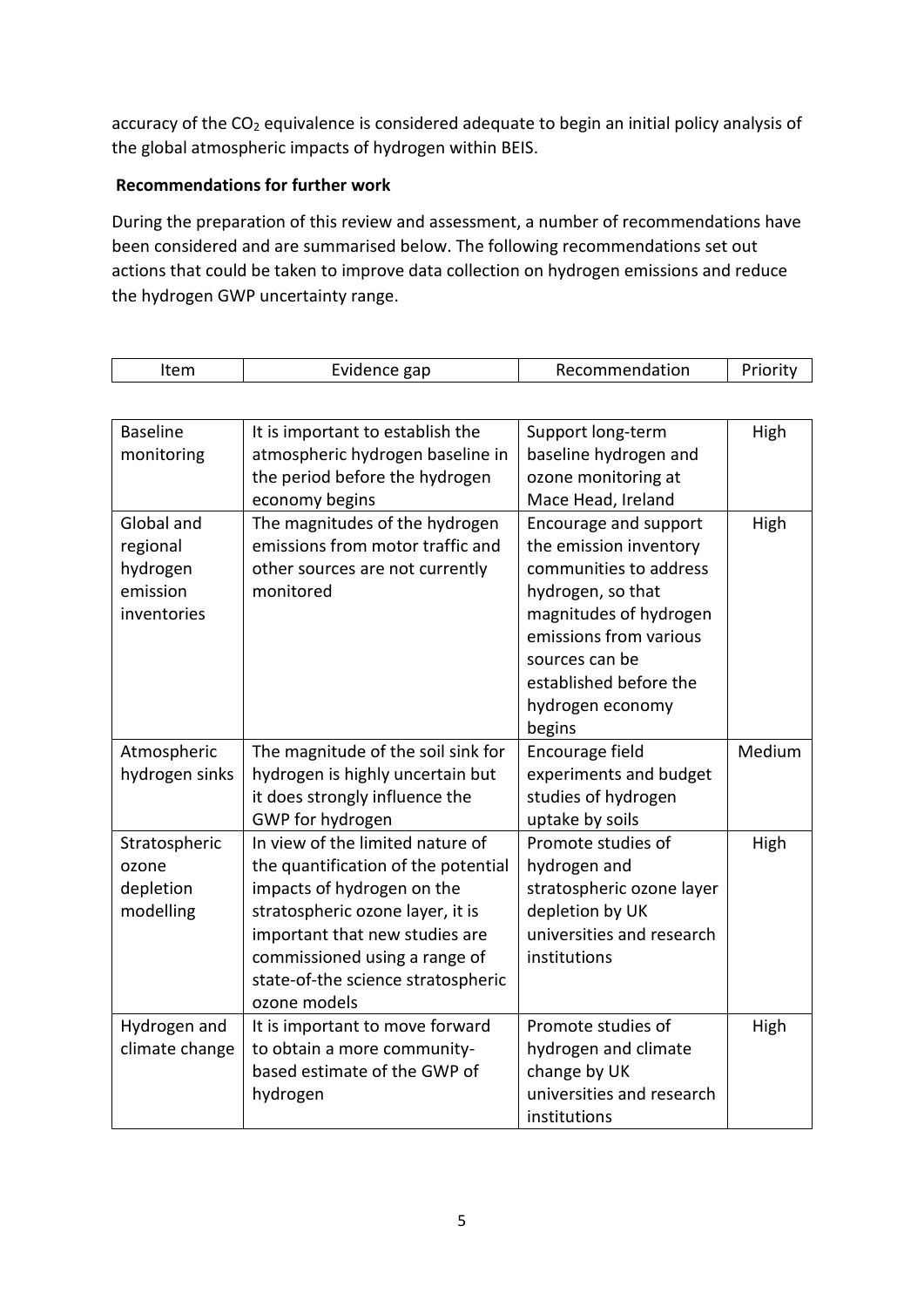# **1. Introduction to the global atmospheric impacts of hydrogen**

Interest in hydrogen as an atmospheric trace gas has recently been revived because of its potential role as an energy carrier in a future low-carbon energy economy. This review summarises the present state of our understanding of the potential global atmospheric impacts of any future increased use of hydrogen. Hydrogen has been little studied and has received little attention from the atmospheric research community. This stems in large part because, between its point of release to the atmosphere and its point of removal, hydrogen causes no direct damage to human health or to target ecosystems, it is therefore not considered to be an atmospheric pollutant. Because hydrogen is a homonuclear diatomic molecule, it possesses no dipole moment, it does not absorb infrared radiation and therefore is not a direct greenhouse gas.

This review has identified two global atmospheric dis-benefits from a future hydrogen economy: stratospheric ozone depletion through its moistening of the stratosphere, and contribution to climate change through increasing the growth rates of methane and tropospheric ozone. These two dis-benefits stem from the consequences of the main atmospheric removal process for hydrogen  $(H<sub>2</sub>)$ , namely the reaction of hydrogen with hydroxyl (OH) radicals in reaction (1):

 $OH + H_2 \rightarrow H_2O + H$  (1).

Although this reaction removes hydrogen from the atmospheric circulation, it has the sideeffect of producing water vapour ( $H<sub>2</sub>O$ ). The production of water vapour in the lower atmosphere has few adverse consequences but its production in the upper atmosphere may lead to its moistening. This moistening may cause cooling of the stratosphere. The reaction of hydrogen with OH radicals has a further side-effect of reducing the availability of OH radicals with potential impacts on the build-up of greenhouse gases.

The review summarises what is known about the global atmospheric impacts of hydrogen on the stratospheric ozone layer and on the build-up of greenhouse gases.

### **2. Methods**

This review and assessment has been compiled from the available industrial and academic literature on the potential global atmospheric impacts of hydrogen and of a future hydrogen economy. Candidate research papers were identified through searches on SCOPUS, ScienceDirect, GOOGLE and COOGLE SCHOLAR and through searches on the journals listed in Table 1. To establish the importance of each evidence source to the review and assessment, attention was paid as to whether the research paper was peer-reviewed, whether the conclusions matched the data presented, whether the authors and their institutes had a track record in this subject area and whether there were any likely, potential conflicts of interest from their funding sources.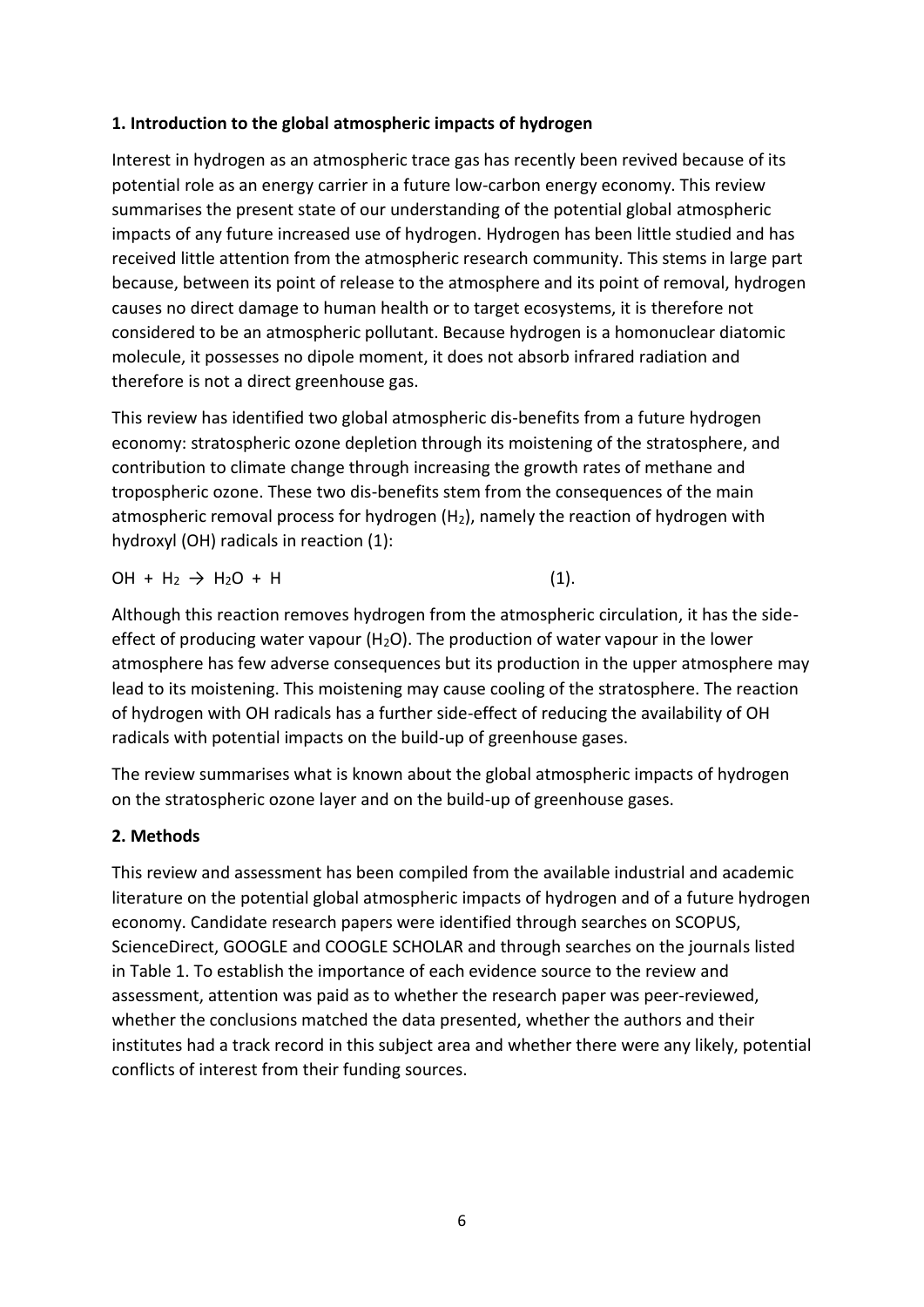Table 1. List of journals surveyed for the purposes of identifying evidence sources in the industrial and academic literature on the potential global atmospheric impacts of hydrogen and a future hydrogen economy.

Atmospheric impacts Atmospheric Chemistry and Physics Atmospheric Environment Climatic Change Environmental Science and Technology Geophysical Research Letters Geoscientific Model Development Global Biogeochemical Cycles Global Environmental Change Journal of Atmospheric Chemistry Journal of Geophysical Research Science **Tellus** Hydrogen Economy Energy and Environmental Science Energy Policy International Journal of Energy Research International Journal of Hydrogen Energy International Journal of Nuclear Hydrogen Production and Application Journal of Fuel Cell science and Technology

### **3. Early studies of the global hydrogen budget**

Hydrogen  $(H<sub>2</sub>)$  is the simplest of all the molecular gases of the atmosphere. Atmospheric hydrogen and its isotopomers were first systematically investigated following the atmospheric testing of nuclear weapons from the 1950s onwards. Junge (1963) in reviewing these early studies pointed to an average level of 0.51 ppm at Harwell, Oxfordshire which is close to what is considered the modern level using modern instrumentation. However, little of his discussion of hydrogen sources and sinks is now considered relevant because the chosen sources, namely the decomposition of organic matter and the photolysis of water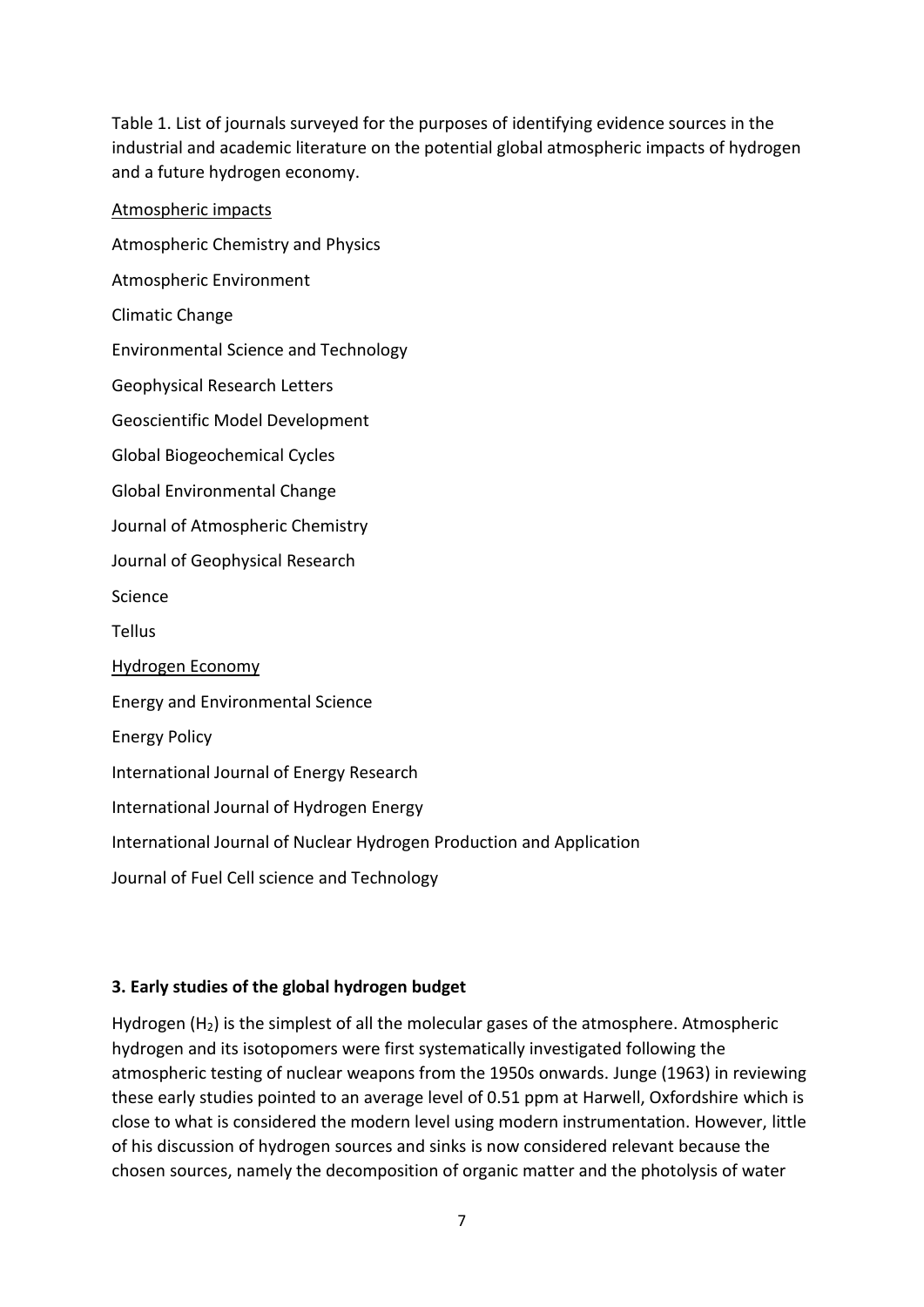vapour, have turned out to be inconsequential. Since then, hydrogen has largely been forgotten and it has received little attention from the atmospheric research community.

The role played by hydrogen in tropospheric chemistry was first laid out by Levy (1971). He pointed to an important source of hydrogen from the photolysis of formaldehyde (HCHO),

$$
HCHO + sunlight \rightarrow H_2 + CO \qquad (2).
$$

Formaldehyde is an important product of the oxidation of methane and other organic compounds by hydroxyl (OH) radicals. The main sink identified for hydrogen is oxidation by OH radicals in reaction (2):

$$
OH + H_2 \rightarrow H_2O + H
$$
 (1).

Crutzen (1974) then went on to link the tropospheric chemistry of methane, hydrogen, carbon monoxide, ozone, oxides of nitrogen  $(NO_x)$  and organic compounds through their reactions with OH radicals. He showed how there is a steady state distribution of tropospheric OH radicals that provides efficient sinks for a range of trace gases. He showed how the life cycles of methane, carbon monoxide, hydrogen and ozone were intimately coupled together to maintain a steady state of OH radicals. In doing so, he laid the foundations for all subsequent descriptions of tropospheric chemistry and our understanding of the build-up of the two most important greenhouse gases after carbon dioxide: methane and tropospheric ozone.

*The OH radical steady state proposed by Crutzen (1974) has stood the test of time and his chemical mechanisms have survived more or less unchanged to the present. His work provides the essential core in the global chemistry-transport models used to predict future levels of methane and tropospheric ozone, two of the most important greenhouse gases after carbon dioxide.* 

Schmidt (1974) provided the first budget assessment of the sources and sinks for hydrogen. The identified sources included:

- man-made sources (13 Tg year<sup>-1</sup>)
- $\bullet$  biological processes in the oceans (4 Tg year<sup>-1</sup>)
- $\bullet$  biological processes in soils, (0.1 Tg year<sup>-1</sup>), and
- photochemical production in the troposphere via HCHO (4.6 9.2 Tg year<sup>-1</sup>).

The identified sinks included:

- soil uptake (21.6 26.2 Tg year<sup>-1</sup>), and
- photochemical destruction in the troposphere by OH radicals  $(3.7 7.3$  Tg year<sup>-1</sup>).

Together the sink processes give hydrogen an atmospheric lifetime of  $4 - 7$  years with the soil uptake being several times stronger than OH radical destruction.

*The hydrogen budget study of Schmidt (1974) is crucially important to this review because it demonstrated how hydrogen was in steady state between its sources and sinks. It also highlighted the importance of the two sinks for hydrogen: soil uptake and OH radical*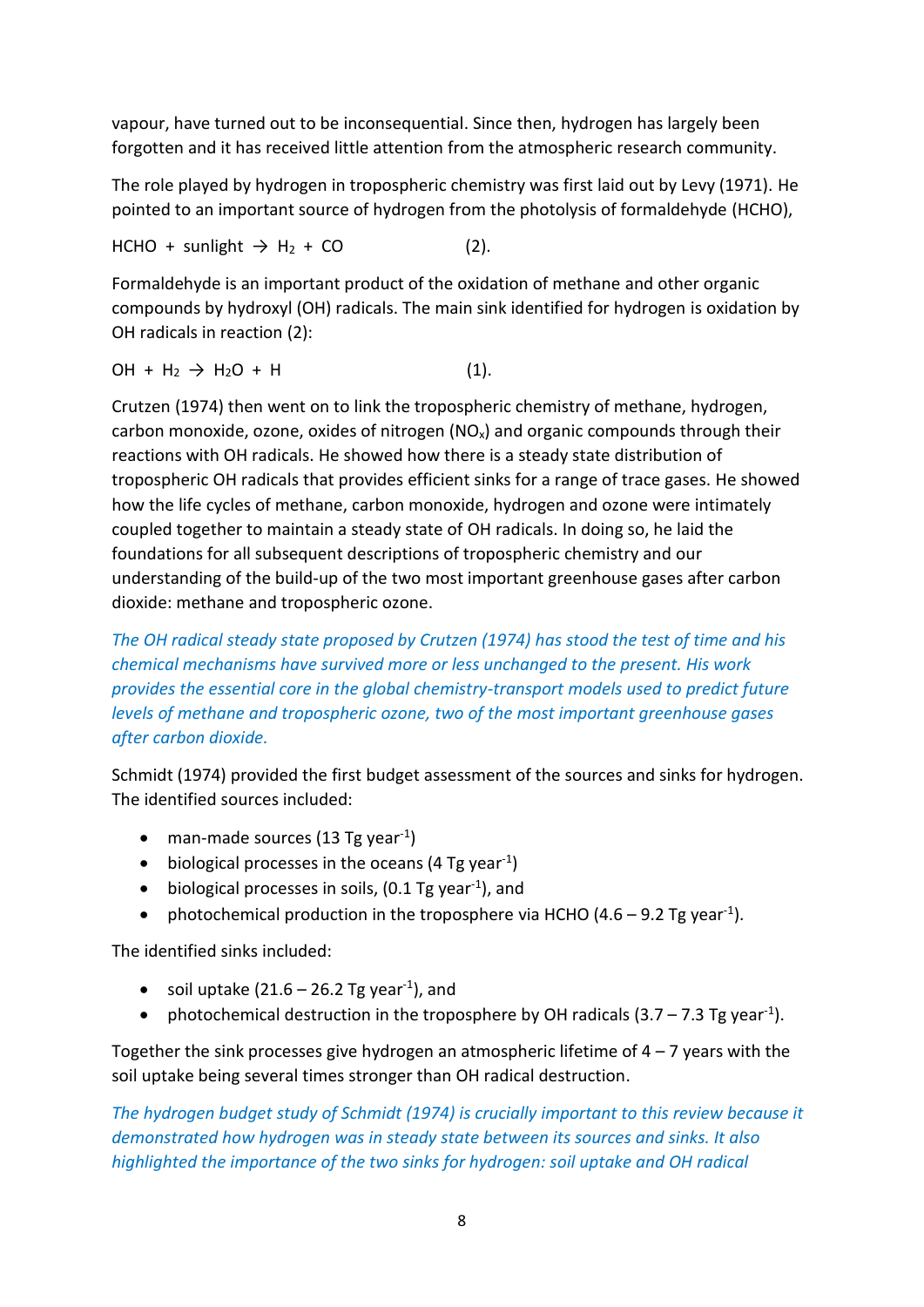*destruction. Hence, if the steady state is perturbed by an additional emission pulse of hydrogen, the pulse decays away over a 4 – 7 year period. During this period, the additional hydrogen depletes the OH radical levels below their steady state levels, weakens the methane sink and so leads to methane build up above the levels without the pulse. The impact on methane resulting from the hydrogen pulse is mitigated by the soil uptake sink for hydrogen, over time. The Schmidt (1974) budget analysis set the scene for this important competition between the soil uptake and OH radical destruction sinks for hydrogen.*

At the time of the preparation of the Schmidt (1974) hydrogen budget, the information available on the distribution of the sources and sinks between the hemispheres and on the magnitude of the photochemical source were sparse and subject to considerable uncertainty. More recent hydrogen budget studies find that the Schmidt (1974) study underestimated the photochemical hydrogen source strength by a large factor,  $4.6 - 9.2$  Tg year<sup>-1</sup> versus 40 – 77 Tg year<sup>-1</sup> (Pieterse et al., 2013). Modern estimates of the atmospheric lifetime of hydrogen are accordingly much shorter, 1.4 – 2.1 years (Pieterse et al., 2013) versus 4 – 7 years from Schmidt (1974).

Most trace gases with large man-made sources show higher concentrations in the northern hemisphere compared with the southern hemisphere, following the global population distribution. Hydrogen is unusual in having larger atmospheric sinks in the northern hemisphere compared with the southern hemisphere, following the global land surface distribution. The soil uptake sink for hydrogen causes higher concentrations in the southern hemisphere compared with the northern hemisphere, hence the inverted concentration distribution, because of the greater land surface area in the northern hemisphere

Continuous high-frequency hydrogen monitoring carried out at the Mace Head, Ireland Atmospheric Research Station supported by BEIS points to current northern hemisphere baseline levels being 496.5 ppb (Simmonds et al., 2000) over the 1994-1998 period. This makes hydrogen the ninth most abundant atmospheric gas (after nitrogen, oxygen, water vapour, argon, carbon dioxide, neon, helium and methane). The Mace Head observations demonstrated the presence of European regional hydrogen sources, local sinks in the peat bogs surrounding the Mace Head station and the inverted tropospheric distribution when elevated hydrogen levels were advected to the station from tropical latitudes (Simmonds et al., 2000).

Novelli et al. (1999) used the NOAA/CMDL flask sampling network to characterise the surface distribution of hydrogen at 50 remote locations between 1991 and 1996. Average hydrogen mixing ratios increased from northern hemisphere polar to tropical latitudes and reached a maximum in the southern hemisphere tropics, confirming an inverted tropospheric distribution. Hydrogen seasonal cycles were well-defined with maximum levels occurring in late winter/early spring and minimum levels in autumn. The amplitude of the seasonal cycle in high latitudes of the northern hemisphere was about three times that in the low latitudes of the southern hemisphere, confirming the importance of soil uptake as a sink in the northern hemisphere.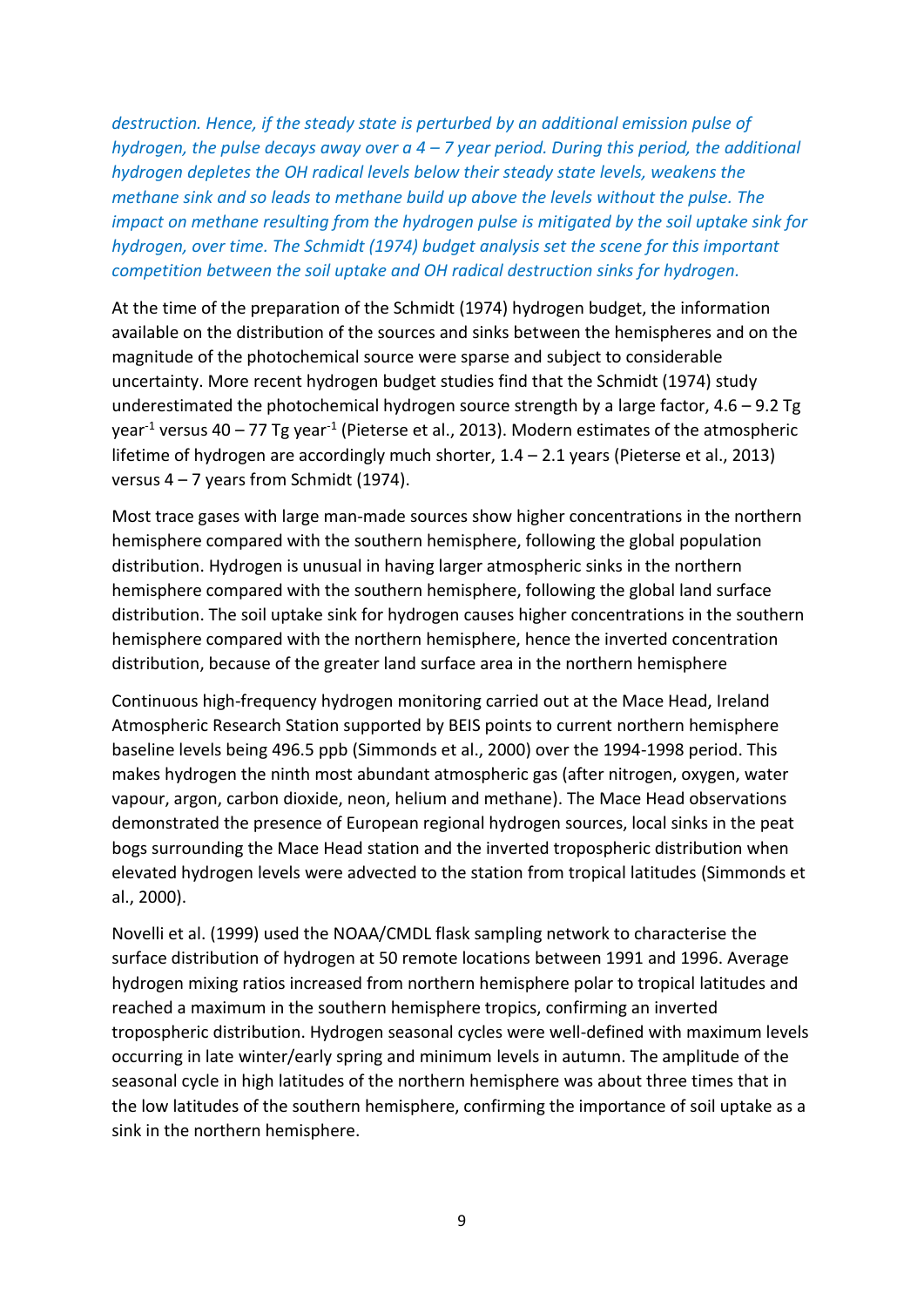*The NOAA study (Novelli et al., 1999) and the BEIS-funded AGAGE/GAGE study (Simmonds et al., 2000) provide the main source of observations in use by the global chemistry-transport models to set up their initial conditions and to evaluate model performance for hydrogen.*

Grant et al. (2010) analysed 15 years of continuous hydrogen monitoring data for Mace Head, Ireland covering the period from 1994 to 2008 and, in contrast to previous studies, found no overall trend in hydrogen levels. The previously reported increases for 1995 – 1998 (Simmonds et al., 2000) and for 1992 – 1999 (Novelli et al., 1999) were due to the limited time series of observations (< 5 years) then available. Grant et al. (2010) confirmed the importance of European regional sources of hydrogen, southerly transport events and baseline seasonal cycles in the Mace Head hydrogen observational record.

# **4. Hydrogen and stratospheric ozone depletion**

Hydrogen enters the stratosphere through stratosphere-troposphere exchange, primarily in tropical latitudes. The lifetime of hydrogen in the lower stratosphere is long enough for it to be transported through the middle stratosphere to the upper stratosphere where it can be destroyed by reaction with OH radicals:

$$
OH + H_2 \rightarrow H_2O + H
$$
 (1).

Consequently, the altitude profile of hydrogen falls off slowly throughout the depth of the stratosphere (Schiller et al., 2002). Hydrogen acts as a source of water vapour in the stratosphere, supplementing the other sources from the oxidation of methane and transport of  $H_2O$  itself from the troposphere (Zager et al., 1999).

Increased atmospheric emissions of hydrogen will therefore inevitably lead to increased levels of water vapour in the stratosphere which will in turn lead to increased stratospheric cooling (Forster and Shine 2002). This cooling may change the distribution of polar stratospheric clouds which play an important role in the formation of ozone holes and hence may delay the recovery of the ozone layer (Tromp et al., 2003).

*To put the estimates of hydrogen emissions that follow into some form of context, we note that the current levels of hydrogen in the troposphere and stratosphere of about 400 – 500 ppb are supported by an atmospheric source strength of about 75 Tg year -1 (Novelli et al., 1999). If a future hydrogen supply rate of the order of 7.4 Tg H<sup>2</sup> year -1 is considered for the United Kingdom, see section 7 below, and a putative 1% hydrogen leakage rate is assumed, then these assumptions would imply an atmospheric hydrogen emission of 0.074 Tg H<sup>2</sup> year -1 and an increase in atmospheric hydrogen levels of about 0.4 ppb.*

Tromp et al. (2003) using the Caltech/JPL 2-D model were the first to attempt to quantify the potential impacts of rising levels of hydrogen and hence water vapour in the stratosphere. Assuming a quadrupled surface hydrogen mixing ratio of 2.3 ppm, an ozone depletion of 3 – 8 % was found. However, in a less extreme scenario, a 0.25 ppm increase in tropospheric hydrogen caused an increase of 0.5 ppm in stratospheric water vapour and cooled the stratosphere by about  $0.5^{\circ}$ C. Such a cooling would increase the area of the northern polar vortex by 7% and the southern polar vortex by 4%. Polar vortices are thought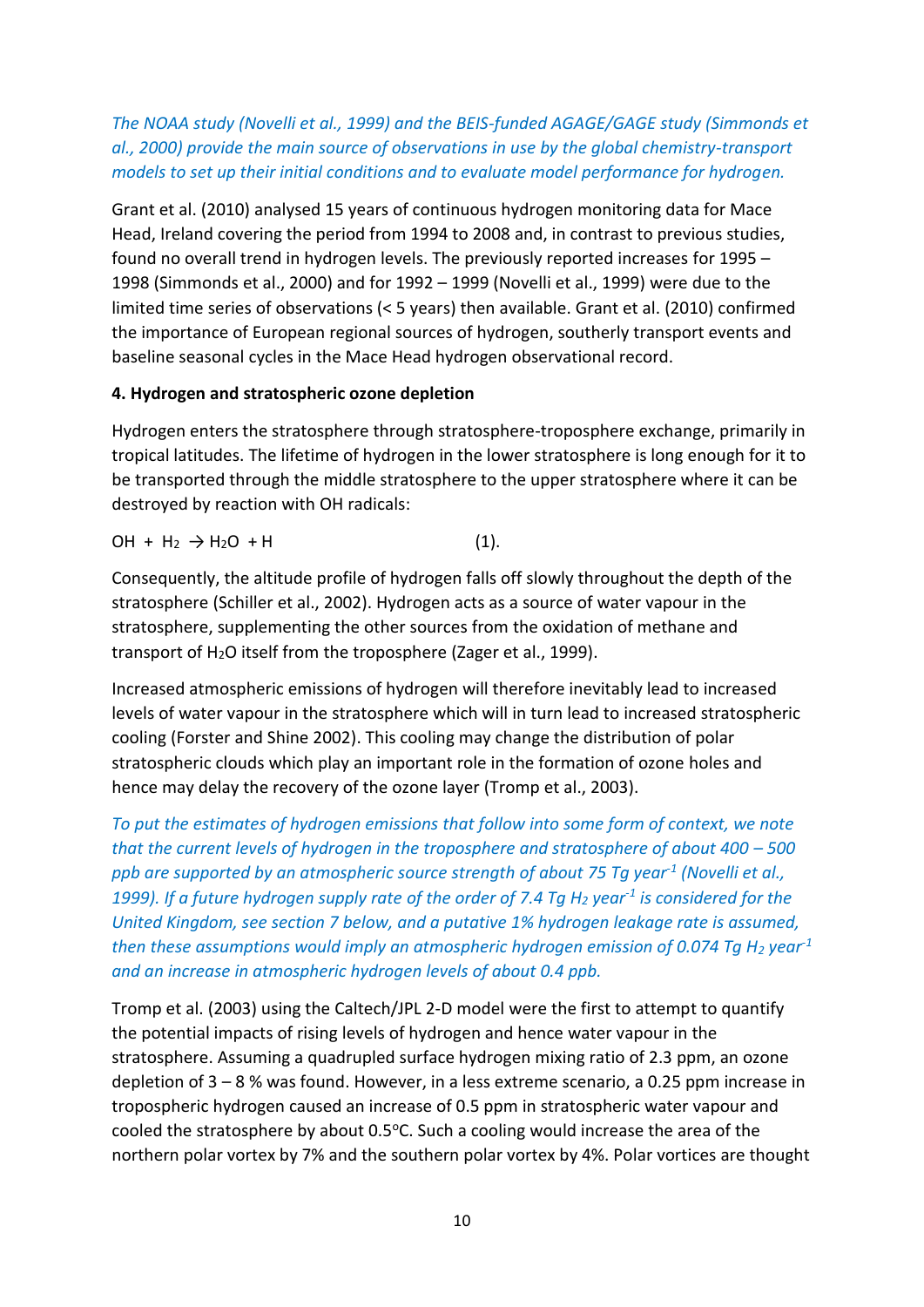to last 5 to 8 days longer when there is a  $0.5^{\circ}$ C temperature drop. Colder vortices are known to last longer and cause more ozone depletion.

Increased emissions of hydrogen could therefore delay the recovery of the ozone layer that is expected to result from the bans on the use of chlorofluorocarbons and other ozone depleting agents. It was noted by Tromp et al., (2003) that the lower levels of chlorofluorocarbons expected several decades in the future should lead to less ozone destruction for a given level of stratospheric cooling caused by increased hydrogen emissions. So, the impact of a given level of hydrogen emission depends on how far into the future it occurs, whether in the next 10 years, for example, or more than 50 years from now.

Warwick et al. (2004) studied the impact of hydrogen emissions on the troposphere and stratosphere using a 2-D model. They found that by raising surface hydrogen mixing ratios from 0.55 to 2.3 ppm, stratospheric water vapour levels increased by about 20%, which was significantly less than the 35% found by Tromp et al. (2003). They assumed in one of their scenarios that if hydrogen leakage was restricted to 5%, then stratospheric water vapour levels increased by 3.4%. They concluded that this was small in comparison to recent observed trends in water vapour of  $10 - 20%$  for the recent past decades. In all their scenarios, the changes in stratospheric ozone were small and less than 1%, and were not significant in comparison with observed changes over the last two decades. Predicted changes in stratospheric temperatures were also small and ranged from -0.1 K to -0.3 K. The changes in stratospheric water vapour were, however, significantly smaller than those predicted by Tromp et al. (2003).

Jacobson (2008) used the GATOR-GCMOM model to study the impacts of a hydrogen economy on the global environment. The study evaluated the impact of changes in the emissions of a comprehensive suite of ozone precursor gases following the replacing of fossil-fuel motor vehicles and electric power plants with hydrogen fuel cell vehicles and power plants. A sensitivity test with 10% hydrogen leakage isolated the model impact of hydrogen-alone. No adverse impacts on tropospheric pollution or the stratospheric ozone layer were found.

Vogel et al. (2011) used the CLaMS model to study the impact of a potential future hydrogen economy on stratospheric water vapour, stratospheric temperatures and chlorine-induced polar ozone loss. An averaged increase in water vapour concentrations of 0.18 ppm was found to produce a 2.5 Dobson Unit increase in spring-time ozone depletion which amounted to a 4% increase in the accumulated ozone loss over the winter. This study suggested that the potential impact of enhanced water vapour caused by a future global hydrogen economy was of minor importance for stratospheric ozone loss processes and would become even smaller as stratospheric chlorine levels decline.

Vogel et al. (2012) investigated the impact of a possible global hydrogen energy economy on Arctic stratospheric ozone loss. They showed that additional hydrogen emissions brought enhanced water vapour concentrations to the stratosphere which had an impact on stratospheric temperatures and on polar ozone loss. They noted that both stratospheric water vapour and ozone are important drivers of climate change. The potential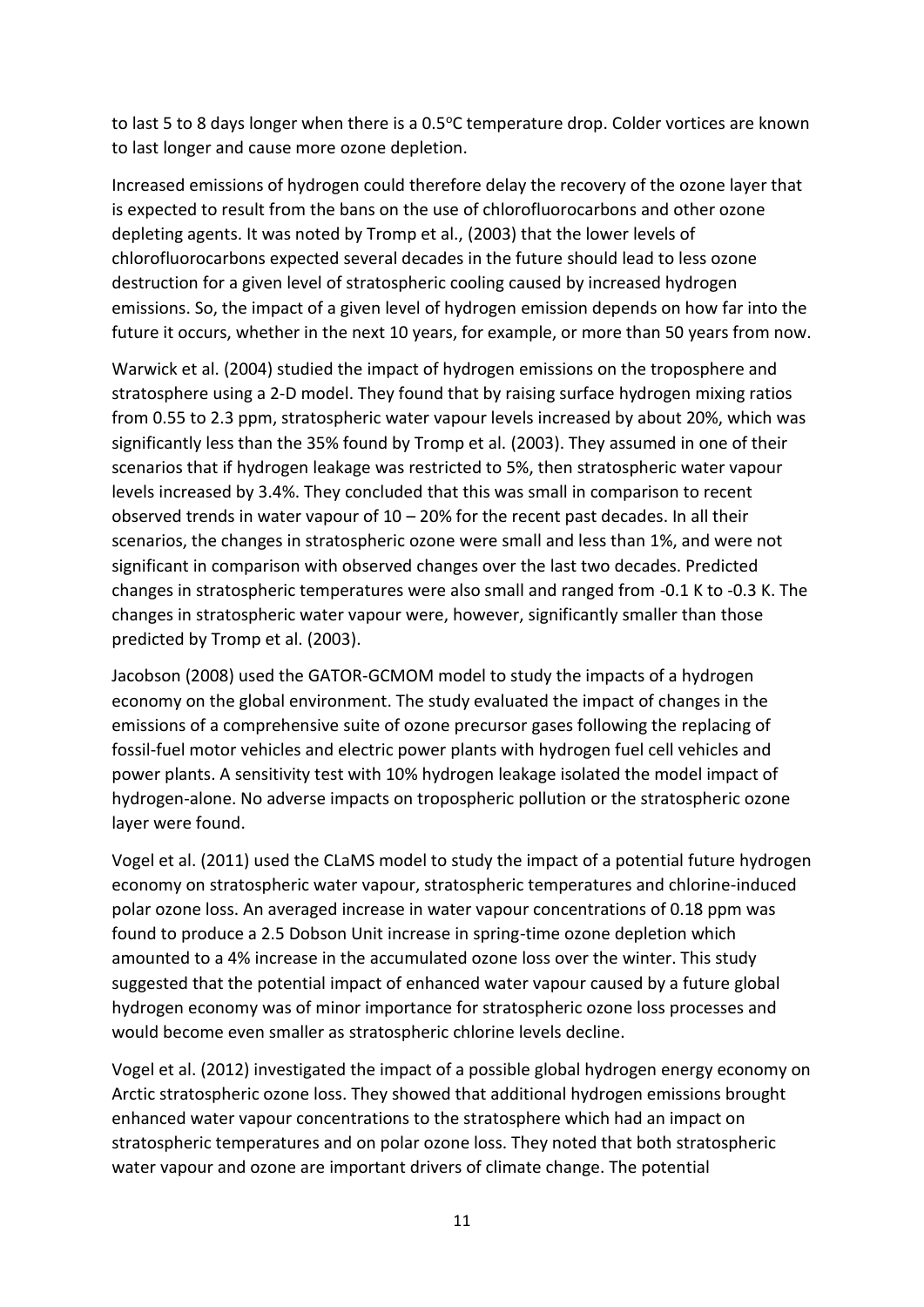environmental risks from the hydrogen economy were found to be small in comparison with the environmental benefits.

Van Ruijven et al. (2013) used the CAM3.5 global 3-D chemistry-transport model to study the impact of large scale hydrogen application on stratospheric chemistry and found a small negative impact on stratospheric ozone concentrations. Stratospheric ozone concentrations would decrease when hydrogen emissions increased. The effect on the total ozone column was found to be rather small because the decrease in the stratospheric ozone was compensated by an increase in tropospheric ozone. In scenarios with high hydrogen emissions, the maximum ozone reduction was found to be approximately 2 Dobson Units in high latitudes, which was less than 1% of the annual mean ozone column. This decrease is much smaller than the observed decrease in the northern hemisphere total ozone column during the 1990s, associated with the increase in man-made chlorine in the stratosphere.

Wang et al. (2013) studied the impact of future hydrogen emissions on stratospheric composition and chemistry using the MOZART global chemistry-transport model. They showed that future hydrogen emissions would perturb stratospheric chemistry in the 2050 atmosphere by affecting the ozone destruction cycles involving,  $HO_{x}$ ,  $NO_{x}$  and  $ClO_{x}$ . The impact of the hydrogen scenarios on the stratospheric ozone column was found to be in the range from -0.54% to -0.20%. The largest relative reduction in stratospheric ozone concentrations was found in the lower stratosphere where  $HO<sub>x</sub>$  cycles dominate ozone loss. In the middle stratosphere, ozone concentrations increased slightly whilst in the upper stratosphere both increases and decreases were found, depending on the hydrogen scenario. They noted that although the hydrogen scenarios brought about ozone depletion, this depletion was considerably less than the ozone recovery by 2050 brought about by the reductions in usage of CFCs. Therefore, the stratospheric ozone depletion due to hydrogen usage in 2050 should not constitute a major concern.

*There are a limited number of studies in the peer-reviewed literature of the impact of hydrogen emissions on the stratospheric ozone layer with which to make more than a cursory assessment. Having said that, the few available studies all point to the impact of large potential hydrogen leakages on the stratospheric ozone layer as being small. There appears to be no conflict between the studies reviewed here on this point.*

*This review and assessment takes the view that the stratospheric ozone layer impacts of hydrogen cannot currently be quantified and but are likely to be small.*

*In view of the limited nature of the quantification of the potential impacts of hydrogen on the stratospheric ozone layer, it is important that new studies are commissioned using a range of state-of-the-science stratospheric models, using up-to-date information where new model input data are available.*

#### **5. Hydrogen and global warming**

### **5.1 The Global Warming Potential (GWP) for hydrogen**

The IPCC (1990) in its first scientific assessment of climate change put forward the concept of global warming potential (GWP) to help policy-makers assess the climate consequences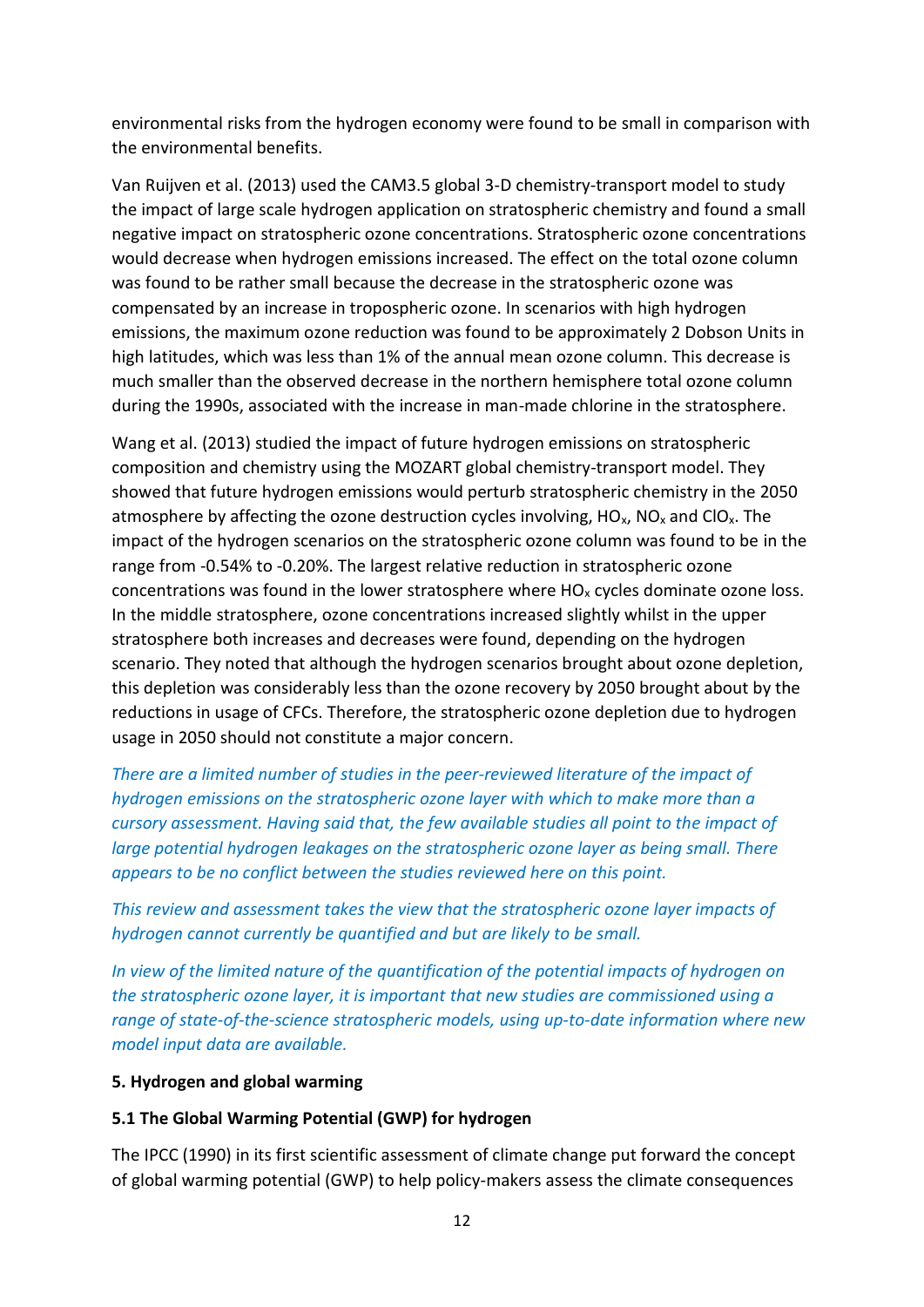of future emissions of a range of trace gases. The GWP of the emissions of a trace gas is defined as the time integrated commitment to climate forcing from 1 kg of a trace gas expressed relative to that of 1 kg of carbon dioxide. In this way, the GWP concept envisages the instantaneous emission (or pulse) of a quantity of a particular trace gas into the atmosphere. The trace gas concentration then declines with time and whilst it is in the atmosphere, it may generate a greenhouse warming (direct GWP). If its decline is due to atmospheric chemistry processes, then the products of these reactions may generate additional greenhouse warming (indirect GWP).

Indirect greenhouse warming may occur if the trace gas decays by reaction with tropospheric OH radicals as is the case, for example, with methane, carbon monoxide, halocarbons and organic compounds. The trace gas pulse may deplete the tropospheric steady state of OH radicals which will increase the lifetimes of all the other trace gases which have OH oxidation as a main feature of their life cycles, methane included. Increased methane lifetimes will lead to increased greenhouse warming. It was also recognised that the emissions of a number of trace gases, including  $NO<sub>x</sub>$ , carbon monoxide, methane and other hydrocarbons have the potential to influence the tropospheric concentrations of ozone, an important radiatively-active trace gas. So many trace gases may potentially have important indirect GWPs by virtue of their influences on the tropospheric distributions of methane and ozone.

Over the years, the global chemistry-transport models that were used to estimate direct and indirect GWPs have increased in sophistication and reliability. The IPCC (2001) in their third assessment report reviewed the then current state-of-the-science on tropospheric chemistry and the global chemistry-transport models that describe it. It focussed on the role played by tropospheric OH radicals in linking together the life cycles of methane, carbon monoxide, hydrogen, NOx, ozone and organic compounds and how this coupling influences the estimates of direct and indirect GWPs. It felt confident enough to identify that in a possible fuel-cell economy, future hydrogen emissions may need to be considered as a potential climate perturbation (pp. 256, IPCC, 2001).

The GWP for hydrogen was first estimated by Derwent et al. (2001) using the Met Office global Lagrangian chemistry-transport model STOCHEM. In response to an emission pulse of hydrogen, a steady rise in methane set in during the first two years before a steady decline then set in. Detailed analysis was hampered by the limited experimental period because of the computational burden of the model. However, experiments with analogous methane, carbon monoxide and  $NO<sub>x</sub>$  emission pulses were strikingly similar with the 'excess' methane decaying with an e-folding time of about 12 years. This time scale was significantly longer, about 23%, than the steady state methane lifetime. The time-integrated methane 'excess' was estimated to be about 0.81 ppb year when integrated over a 100-year time horizon for a 1 Tg emission pulse of hydrogen. As a result of the increases in the concentrations of methane and other ozone precursors caused by perturbation to the tropospheric OH distribution following the hydrogen pulse, adjustments were found in tropospheric ozone which led to an initial rise to a maximum followed by a steady decline. This decline also had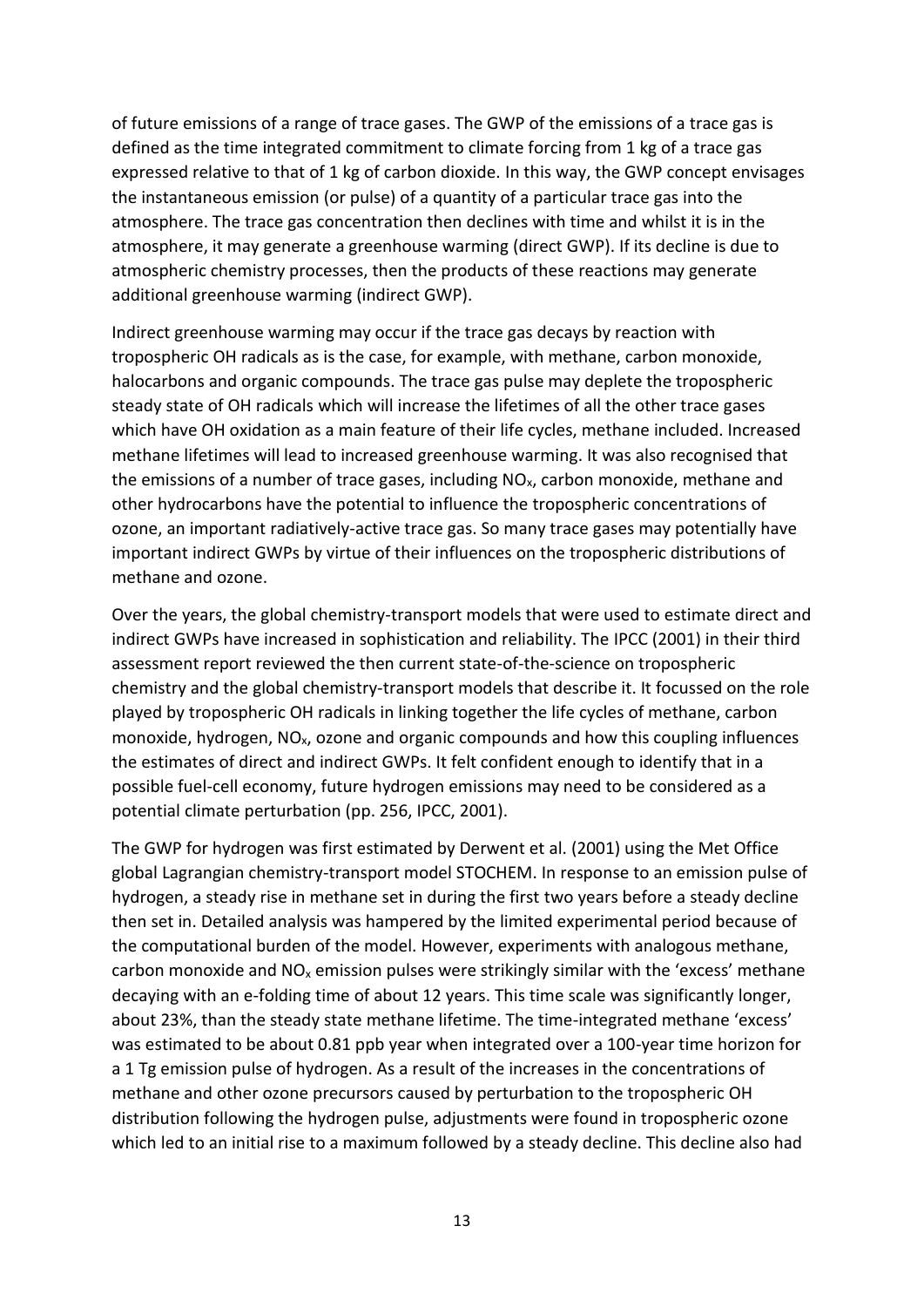an e-folding time of 12 years, as with the 'excess' methane. The time-integrated ozone 'excess' was estimated to be 0.010 ppb year over a 100-year time horizon.

Derwent et al. (2001) converted the time-integrated 'excess' methane into a timeintegrated radiative forcing using the radiative forcing formulae for methane from IPCC (1990) to estimate 2.1 mW  $m<sup>-2</sup>$  year from a 1 Tg emission pulse of hydrogen, over a 100-year time horizon. When compared to the time-integrated radiative forcing from 1 Tg of  $CO<sub>2</sub>$ , this gave a GWP for hydrogen of 3.4 from the changes to methane alone. To convert the timeintegrated 'excess' ozone into a time-integrated radiative forcing, the Edwards and Slingo (1996) radiation code was employed. Stratospheric temperatures were iteratively adjusted until stratospheric heating rates returned to their unperturbed values. This gave a GWP for hydrogen of 2.4 from changes to ozone alone. Summing the impacts on methane and ozone, gave Derwent et al., (2001) a GWP for hydrogen of 5.8. Compared with methane, this value for the GWP for hydrogen is somewhat lower because the tropospheric removal of hydrogen is not dominated by OH oxidation as it is for methane, but by soil uptake.

Hydrogen is thus an indirect greenhouse gas because it interferes with the global chemical reactions which control the methane levels and the formation of ozone (Derwent et al., 2001). Methane and ozone are the second and third most important greenhouse gases after carbon dioxide. The GWP of hydrogen was found to be 5.8 by summing its influence on both methane and ozone. That is to say, the emission of 1 Tg year<sup>-1</sup> of hydrogen causes the global warming equivalent to 5.8 Tg year<sup>-1</sup> of carbon dioxide when evaluated over a 100 year time horizon (1 Tg = 1 million tonne = 1 megatonne).

*In view of the importance of the estimated GWP for hydrogen to this review, it is recommended that the global chemistry-transport model studies of Derwent et al. (2001) are repeated in other models, having been brought up-to-date where new model input data are available.*

# **5.2 Uncertainties in the GWP for hydrogen**

In view of the Derwent et al. (2001) being the only published estimate for the GWP for hydrogen, it is important to make some estimate of the likely uncertainties surrounding this estimate. There are a number of critical points in the original estimation procedure that can be used to test the robustness of the Derwent et al. (2001) estimate against current understanding of the hydrogen life cycle and estimate the likely uncertainties surrounding the GWP estimate.

# 5.2.1 Uncertainties arising from hydrogen sinks

Many assessments of the global hydrogen budget have used assumed global averages of the controlling parameters such as temperature and key reactants to calculate the magnitudes of the two main tropospheric hydrogen sinks: OH oxidation and soil uptake. Simulation of hydrogen using the Met Office global three-dimensional chemistry-transport STOCHEM model and two different soil uptake schemes were compared with surface observations (Sanderson et al., 2003). An improved soil uptake scheme which took into account soil moisture allowed surface observations and their seasonal cycles to be simulated much more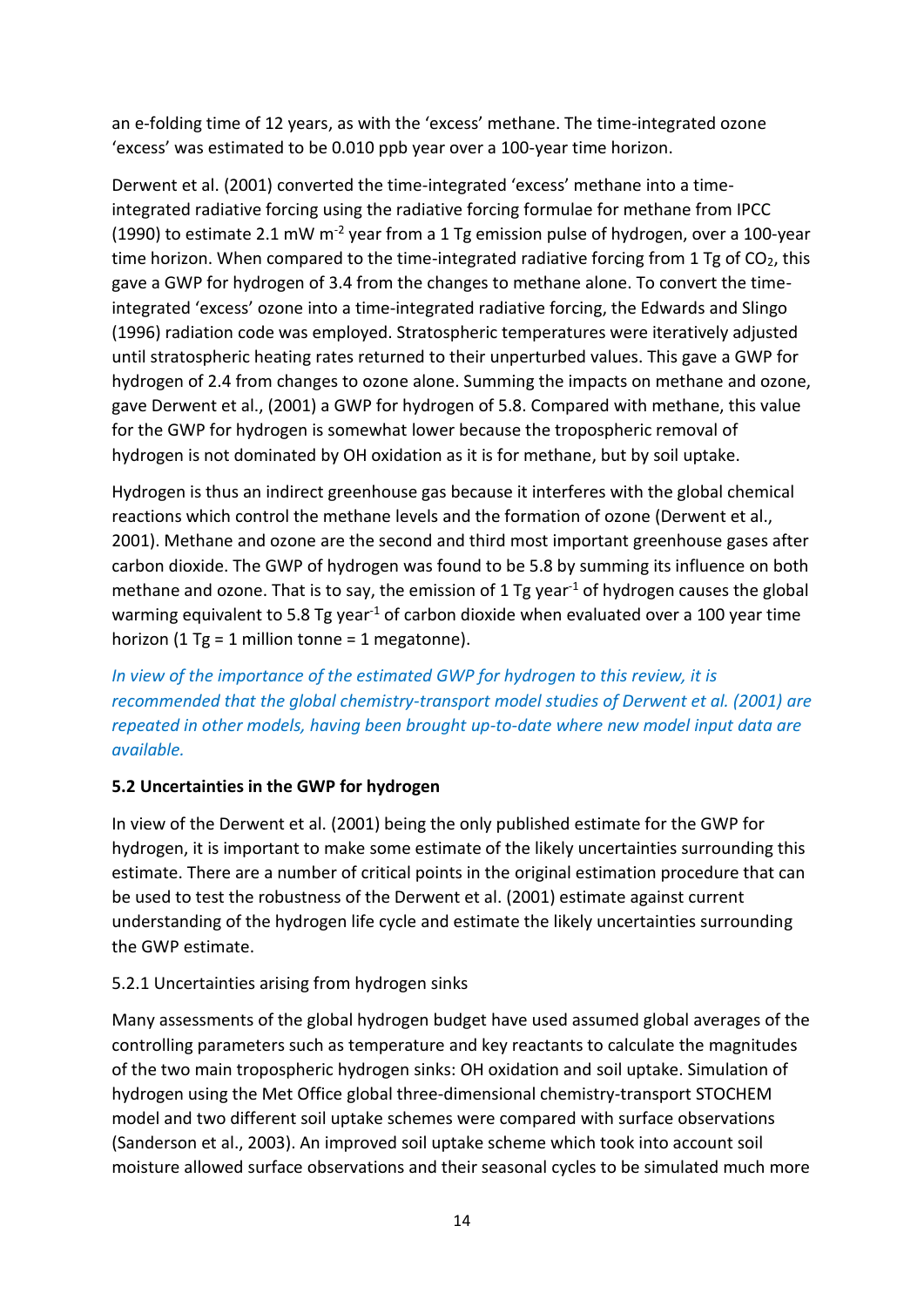accurately. The study indicated a global mean hydrogen soil uptake deposition velocity of 5.3 x  $10^{-4}$  m s<sup>-1</sup> and an atmospheric lifetime of 2.2 years for hydrogen. The split between oxidation by OH radicals and soil uptake was found to be 17.1 versus 58.3 Tg year<sup>-1</sup>, significantly different from the split in the STOCHEM version employed for the GWP estimation in Derwent et al. (2001).

In view of the central importance of the soil uptake sink for hydrogen in ameliorating the influence of hydrogen on the tropospheric OH radical distribution, a literature review of this sink is appropriate at this stage and is presented in Table 2. Seven estimates are listed in this Table in comparison with the input parameter value set in the STOCHEM experiments of Derwent et al. (2001). The average of the estimates is found to be 4.0  $\pm$  3.4 x 10<sup>-4</sup> m s<sup>-1</sup>, where the quoted range is the  $2 - \sigma$  or 95% confidence interval and central values of the quoted ranges were used when only ranges were provided. The STOCHEM input parameter is not statistically significantly different from the average value of the seven literature estimates in Table 2.

Table 2. Literature estimates of the soil uptake deposition velocity for hydrogen.

| Soil uptake                 | Reference | Comments |
|-----------------------------|-----------|----------|
| deposition                  |           |          |
| velocity,                   |           |          |
| $10^{-4}$ m s <sup>-1</sup> |           |          |

| $0.5 - 9$     | Steinbacher et al. 2007 | Suburban site near Zurich, Switzerland <sup>a</sup> |
|---------------|-------------------------|-----------------------------------------------------|
| $0 - 10$      | Yonemura et al. 1999    | Suburban field in Tsukuba, Japan                    |
| $1 - 14$      | Conrad and Seiler, 1985 | Field measurements in Transvaal, Andalusia          |
|               |                         | and Karoo.                                          |
| 2.6           | Simmonds et al. 2000    | Peat bogs around Mace Head, Ireland                 |
| $4.8 \pm 1.3$ | Gerst and Quay, 2001    | Soil uptake chamber experiments                     |
| 5.3           | Sanderson et al. 2003   | Global chemistry-transport model study              |
| 3.3           | Constant et al. 2008    | Upper limit value for rural Quebec, Canada          |
|               |                         |                                                     |
| 4.5           | Derwent et al. 2001     | Input value to STOCHEM for GWP                      |
|               |                         | calculation                                         |

Note:

a. these low values are considered representative of suburban environments on days with maximum temperatures above 25°C and dry soil conditions.

The mechanism underpinning the indirect global warming impact of hydrogen relies heavily on the depletion of tropospheric OH radical levels following the emission of a pulse of hydrogen. The fate of this pulse depends on the atmospheric lifetime of hydrogen and its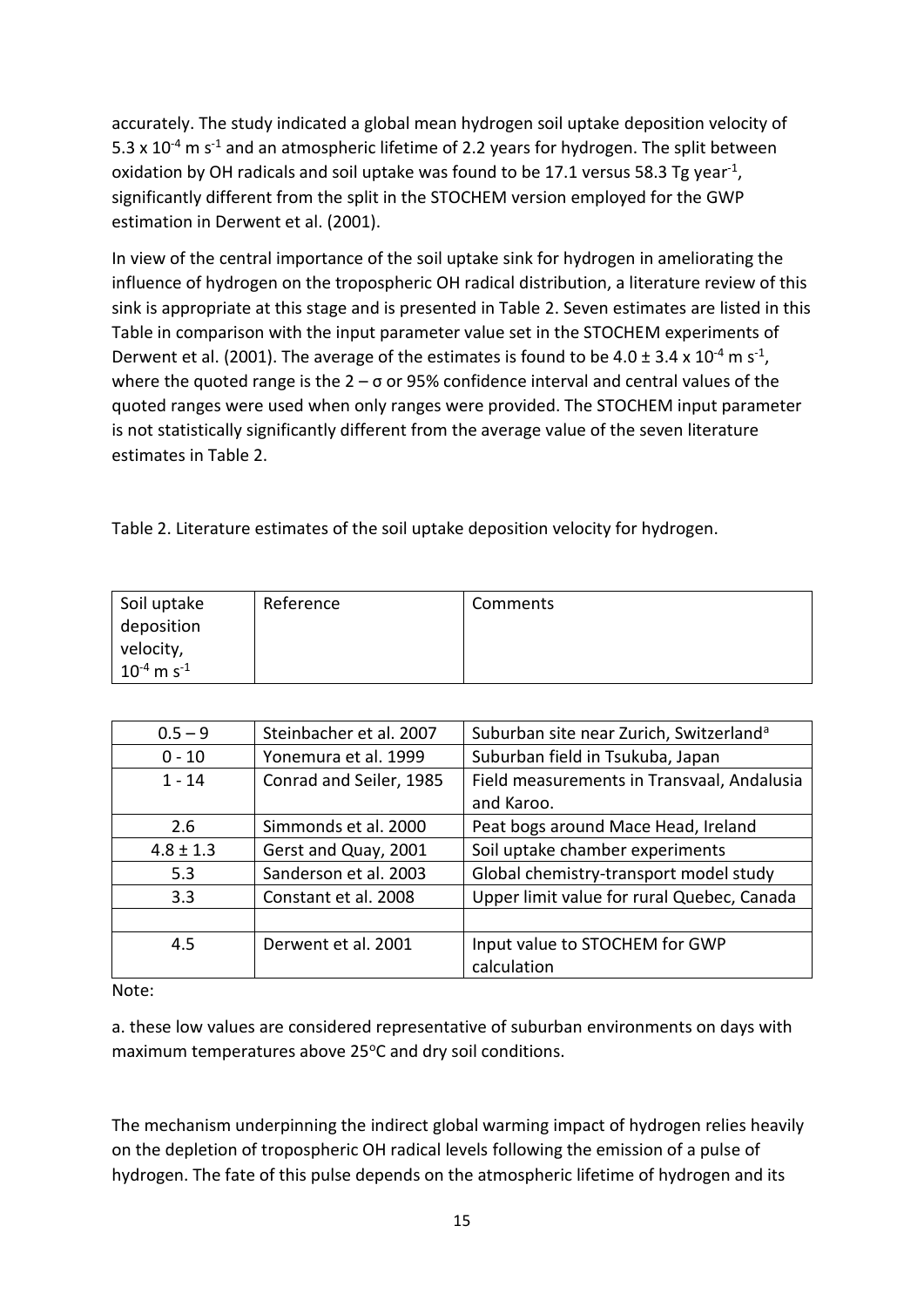impact on tropospheric OH depends on the flux through the OH  $+$  H<sub>2</sub> reaction. The global warming impact then increases with the fraction of the hydrogen sink that goes through the OH + H<sup>2</sup> reaction. A sophisticated global chemistry-transport model is required to describe quantitatively the tropospheric OH radical distribution and the interaction between the tropospheric chemistry of methane, carbon monoxide, hydrogen,  $NO<sub>x</sub>$  and organic compounds that controls it. Roughly speaking, about one quarter of the hydrogen is destroyed by reaction with OH radicals and the remaining three quarters is taken up by soils. Table 3 presents the fraction of the hydrogen sink that involved oxidation by OH radicals in eight literature global chemistry-transport models. The average value of these eight studies is 0.31 ± 0.16, where the quoted range expresses 95% confidence.

Table 3. Global chemistry-transport model estimates of the fraction of the tropospheric hydrogen sink that involves the  $OH + H<sub>2</sub>$  reaction versus soil uptake.

| Ratio of OH                | Reference | Comments |
|----------------------------|-----------|----------|
| $+$ H <sub>2</sub> sink to |           |          |
| soil uptake                |           |          |
| sink                       |           |          |

| 0.32            | Ehhalt and Rohrer, 2009       | Critical review paper.                 |
|-----------------|-------------------------------|----------------------------------------|
| 0.25            | Hauglustaine and Ehhalt, 2002 | MOZART chemical-transport model. Soil  |
|                 |                               | sinks may be overestimated.            |
| 0.34            | Novelli et al., 1999          | Global budget study                    |
| 0.40            | Pieterse et al. 2011          | Early TM5 study                        |
| 0.43            | Pieterse et al. 2013          | TM5 model study which updates previous |
|                 |                               | studies.                               |
| 0.22            | Rhee et al., 2006             | Soil sinks may be overestimated.       |
| 0.29            | Sanderson et al. 2003         | Met Office STOCHEM model employed.     |
| 0.21            | Xiao et al. 2007              | Soil sinks may be overestimated.       |
|                 |                               |                                        |
| $0.23 \pm 0.12$ | Derwent et al. 2018           | Monte Carlo uncertainty analysis using |
|                 |                               | STOCHEM.                               |

A Monte Carlo uncertainty analysis involving 98 STOCHEM model runs gave 0.23 ± 0.12 (Derwent et al., 2018) for the fraction of the hydrogen sink through reaction with OH radicals. This estimate is significantly lower than the average of the eight studies in Table 3. However, the 2 – σ or 95% confidence limits from the STOCHEM Monte Carlo analysis and from the eight literature studies overlap and so the difference between these two estimates is not statistically significant. Overall, this means that the fraction of the hydrogen sink that involves OH radicals was not well constrained in the various model studies and that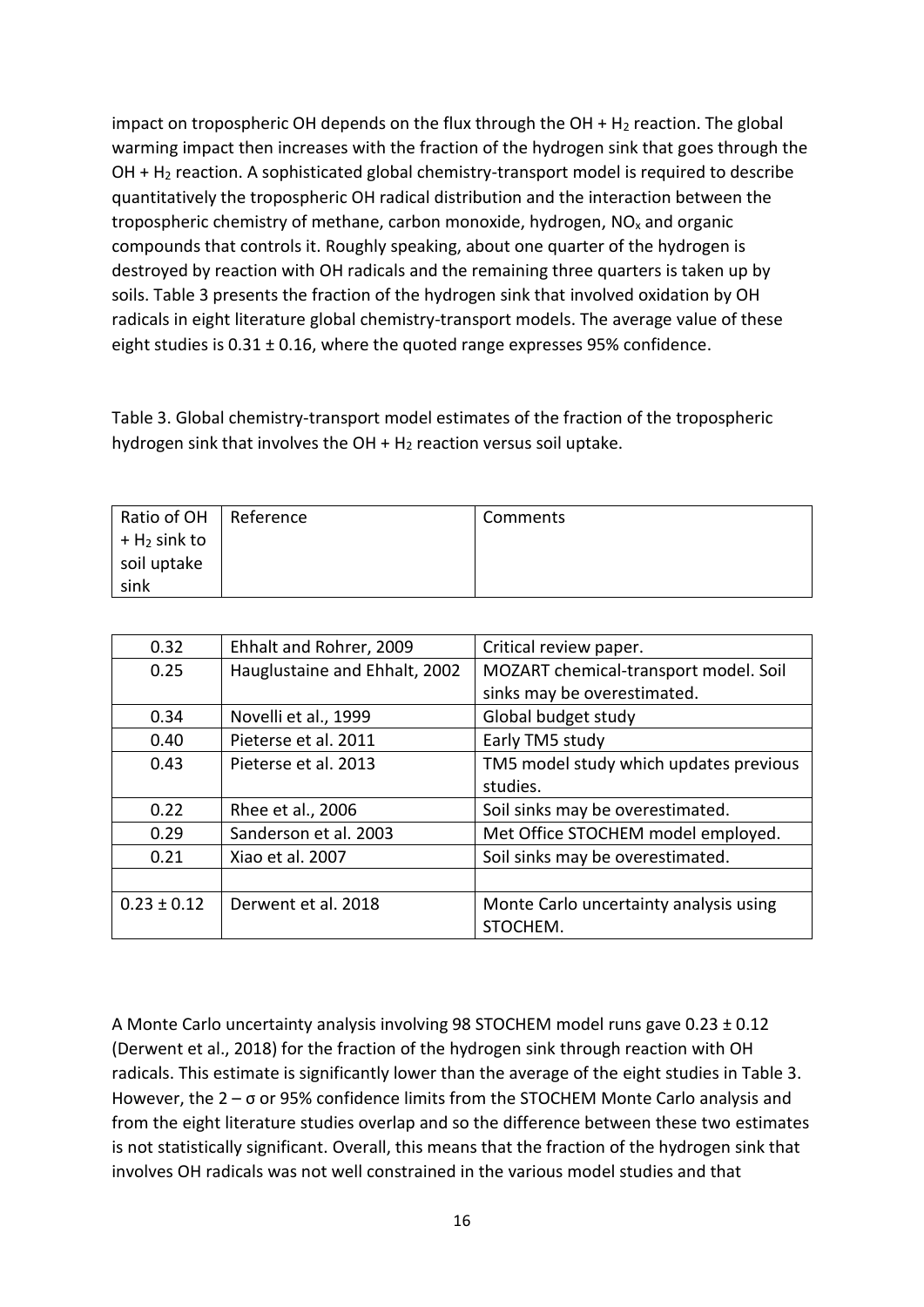uncertainties are necessarily large. Overall, it is likely that STOCHEM underestimates this fraction and this may mean in turn that the GWP for hydrogen from STOCHEM is also underestimated.

## 5.2.2 Uncertainties arising from tropospheric chemistry

Schultz et al., (2003) explored the global environmental impacts resulting from the application of hydrogen fuel cell technology to power the surface traffic fleet. They found a decrease in global OH and an increased lifetime of methane, caused primarily by the reduction in the  $NO<sub>x</sub>$  emissions from current vehicles. They pointed out that a possible rise in atmospheric hydrogen concentrations was unlikely to cause significant perturbation of the climate system without quantifying what these perturbations might be.

Prather (2003) in reviewing the Schultz et al., (2003) study noted that Schultz et al., (2003) did not report their assumed annual usage of hydrogen. This means that it was difficult to estimate their assumed hydrogen leakage rates. For an assumed upper limit leakage rate of 10%, Prather (2003) estimated an additional hydrogen emission rate of 105 Tg year<sup>-1</sup> and a consequential increase in atmospheric hydrogen of up to 0.6 ppm. Prather (2003) then went on to estimate an increased OH +  $H_2$  flux of 0.062 ppm year<sup>-1</sup> and an increased methane build-up of 0.006 ppm year<sup>-1</sup>. This latter estimate assumed that the impact of hydrogen and carbon monoxide were equal on a by-molecule basis, when allowance was made for their relative rates of reaction with OH. The amplifying effect of the methane feed-back meant that methane abundances would increase by 0.072 ppm, about 4%, corresponding to a greenhouse forcing of about +0.026 W  $m<sup>-2</sup>$ . Prather (2003) noted that this climate forcing is a small fraction of that due to methane (+0.5 W m<sup>-2</sup>) and carbon dioxide (+1.5 W m<sup>-2</sup>) since pre-industrial times and is a little larger than the climate forcing due to carbon dioxide emissions from present day aviation.

A summary of Prather (2003) and Schultz et al. (2003) concerning the environmental impacts of hydrogen leakage is that 105 Tg year<sup>-1</sup> hydrogen leakage should generate an extra 0.072 ppm methane and  $+0.026$  W m<sup>-2</sup> methane forcing. That is to say, about 0.69 ppb additional methane abundance was produced for each 1 Tg year<sup>-1</sup> hydrogen leakage.

This figure is useful because it can be used, in principle, to check the GWP estimate of Derwent et al. (2001). However, the first obstacle to be overcome is that the Schultz et al. (2003) experiments were carried out as 'step-changes'. That is to say, the Schultz et al. (2003) model was set up with the current atmosphere and run until some form of steady state was established. Then an abrupt change was made to the emissions of hydrogen and this situation was maintained throughout the model experiment. The model response to this 'step-change' was then followed until a new steady state was established over a tenyear or so period. In contrast, the GWP concept envisaged by the IPCC (1990) considered the fate of an instantaneous emission pulse which would lead to an initial perturbation, followed by a decline back to the initial steady state again over a ten-year or so period. So, 'step-change' experiments are not immediately suited to the estimation of GWPs.

However, by lining up back-to-back a series of emission pulses, it is possible to simulate a 'step-change'. The emission pulse experiments of Derwent et al. (2001) when lined up,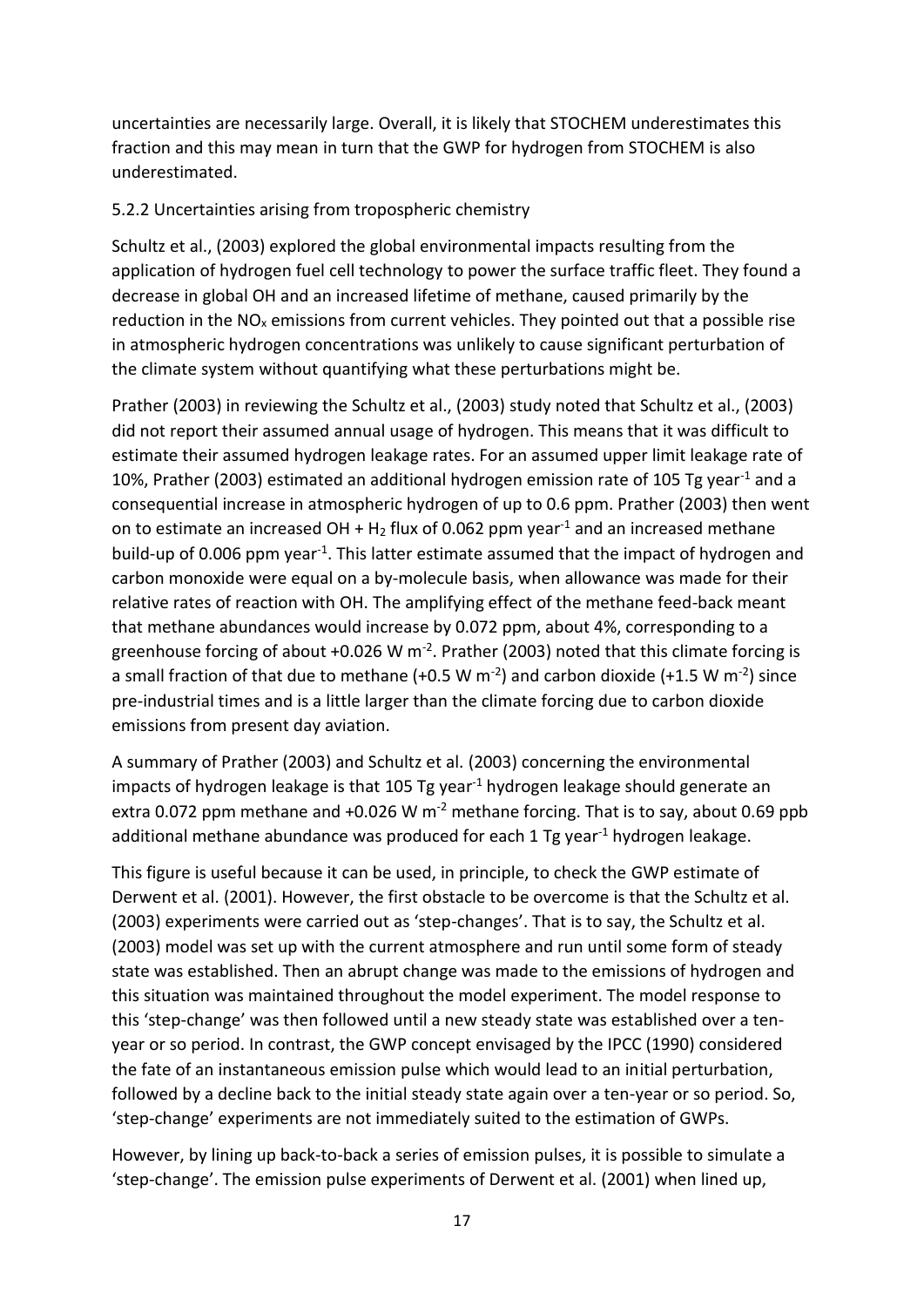produced a step-change of 12 Tg year<sup>-1</sup> which produced a perturbation to methane which built up over a 10-year period to an excess of about 10.5 Tg or about 3.8 ppb. This is about 0.31 ppb additional methane abundance per 1 Tg year<sup>-1</sup> hydrogen leakage, in conflict with the 0.69 ppb methane abundance per 1 Tg year<sup>-1</sup> hydrogen leakage estimated from the reinterpretation by Prather (2003) of Schultz et al. (2003). The difficulty with the Prather (2003) estimate of the impact of additional hydrogen on the methane distribution stems from the assumption that the relative impacts of hydrogen and carbon monoxide were equal on a by-molecule basis, when allowance was made for their relative rates of reaction with OH. At the time of the Prather (2003) reinterpretation, there was no way of confirming the validity of this assumption. If this assumption was to have overstated the impact of hydrogen, then the conflict between the two sets of results could be resolved.

The additional flux through the  $OH + H<sub>2</sub>$  reaction depletes the tropospheric distribution of OH radicals which in turn leads to a build-up of methane and ultimately tropospheric ozone. Global chemistry-transport models generally show a non-linear relationship between a perturbation in methane and the perturbation in tropospheric ozone that results. The IPCC (1996) Third Assessment Report characterised this non-linear relationship using the equation:

# δ O<sup>3</sup> = a δ ln CH<sup>4</sup>

where  $\delta$  O<sub>3</sub> is the perturbation in the global average tropospheric ozone mixing ratio in ppb and  $\delta$  CH<sub>4</sub> is the corresponding perturbation in methane. The slope factor, a, however is not a well-defined quantity and is highly model dependent as is shown in Table 4. The average value of a from the five studies is 8.8 with a range from 2.8 to 21.5. The corresponding value from the STOCHEM study (Derwent et al., 2001) used to estimate the GWP for hydrogen was 21.7 which is just beyond the top of the range of the literature studies in Table 3. On this basis, the GWP estimate from Derwent et al. (2001) may be an overestimate by a factor of close to 2.5.

| $a = \delta O_3 / \delta \ln CH_4$ | Source                | Comments                                 |
|------------------------------------|-----------------------|------------------------------------------|
|                                    |                       |                                          |
| $2.8 - 14.0$                       | <b>IPCC, 1994</b>     | $\delta$ CH <sub>4</sub> 1756 – 2099 ppb |
| $5.0 - 6.7$                        | <b>IPCC, 1996</b>     | $\delta$ CH <sub>4</sub> 1745 - 4300 ppb |
| $4.4 - 8.8$                        | Stevenson et al. 2013 | $\delta$ CH <sub>4</sub> 791 – 1756 ppb  |
| $5.6 - 6.7$                        | Wild et al. 2012      | $\delta$ CH <sub>4</sub> 1756 - 2740 ppb |
| $12.4 - 21.5$                      | Young et al., 2013    | $\delta$ CH <sub>4</sub> 1756 – 3476 ppb |
|                                    |                       |                                          |
| 21.7                               | Derwent et al. 2001   |                                          |

Table 4. Estimates of the ratios in the responses in global ozone to changes in global methane using the relationship:  $δO_3 = a x δln CH_4$ .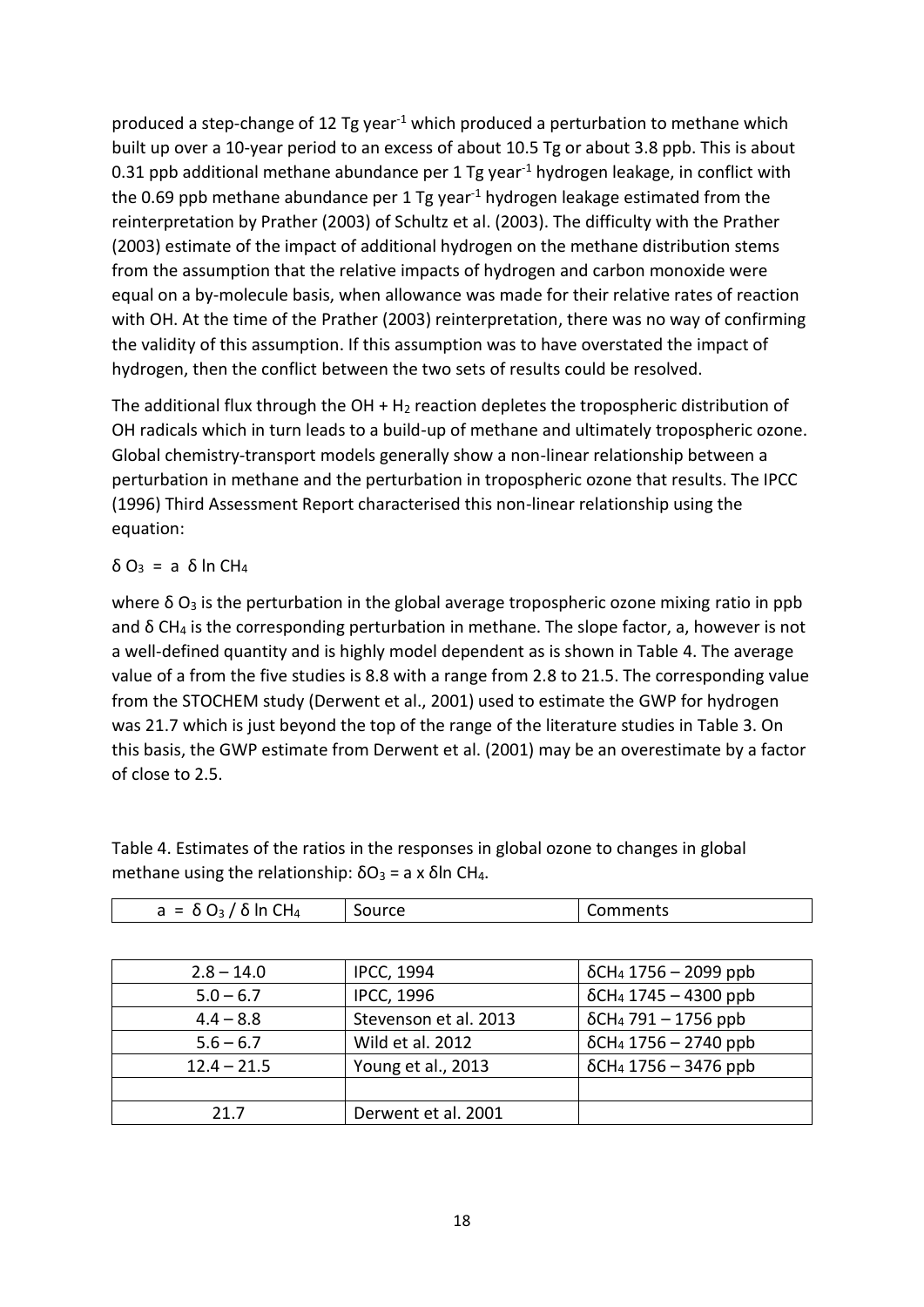## 5.2.3 Uncertainties arising from the estimation of radiative forcings

In estimating GWPs, the time-integrated forcing due to an instantaneous emission pulse of the trace gas is compared with the time-integrated forcing of and emission pulse of carbon dioxide. At the time of the calculations in Derwent et al. (2001), the GWP calculated for hydrogen was found to be 5.8 over a 100 year time horizon and 24.5 ± 7.5 for methane (IPCC, 1994). Subsequently, the IPCC in its Fifth Assessment Report (IPCC, 2013), noted that previous assessments of the time-integrated forcing from carbon dioxide had not included coupling to a climate model and so had not included climate-carbon cycle feedbacks. If these were included, together with updates to the radiative forcing for methane to allow for increased stratospheric water vapour, then the GWP for methane would rise to 34 over a 100 year time horizon, with a 5 – 95% confidence uncertainty range of -30% to +40%. Since the time-integrated radiative forcing used by Derwent et al. (2001) did not include climatecarbon cycle feedbacks and the recent updates to the radiative forcing for methane to allow for the formation of stratospheric water vapour, their GWP estimate for hydrogen would need to be updated by this same factor of 1.39  $_{-0.42}$  +0.56.

# 5.2.4 Impacts of hydrogen on radiative forcing through its indirect impacts on vegetation

The suggestion has been made by Collins et al. (2010) that ozone damage to vegetation may impact on the terrestrial storage of carbon. They studied the impact of the additional tropospheric ozone produced by rising level of methane on vegetation productivity using a coupled earth-system climate model. For a 20% change in methane, they found between 3% and 10% effects on climate metrics through changes in the carbon cycle depending on the sensitivity of plants to ozone. In commenting on this study, IPCC, (2013) noted that this effect had only been seen in one climate model. In complex and interconnected systems, feedbacks can become increasingly complex, and uncertainty in terms of both sign and magnitude increases the further from the primary perturbation they are exerted (IPCC, 2013). Following these comments, no allowance for this feedback has been made in this review to the GWP for hydrogen.

### **5.3 Summary of the global warming impacts of hydrogen**

In drawing attention to the uncertainties inherent in the estimation of the global warming potential for hydrogen, a number of issues have surfaced and these have been reviewed in the sections above. The initial estimate of the GWP for hydrogen of 5.8 over a 100-year time horizon was the best estimate of a highly uncertain parameter, though Derwent et al., (2001) made no attempt to quantify the uncertainties at that time. Subsequently, Derwent et al. 2018 performed a Monte Carlo uncertainty analysis using the same global chemistrytransport model in which they randomly sampled the STOCHEM model input parameters in 98 replicate model runs. The ratio of the OH  $+$  H<sub>2</sub> to total hydrogen sink gave a first order estimate of the likely uncertainties in the STOCHEM model treatment of the influence of hydrogen on the tropospheric chemistry of methane and ozone. From the 95% confidence range about the central value of the ratio of the  $OH + H<sub>2</sub>$  to total hydrogen sink, we can estimate the 95% confidence range of  $2.8 - 8.8$ , surrounding the original estimate of the GWP.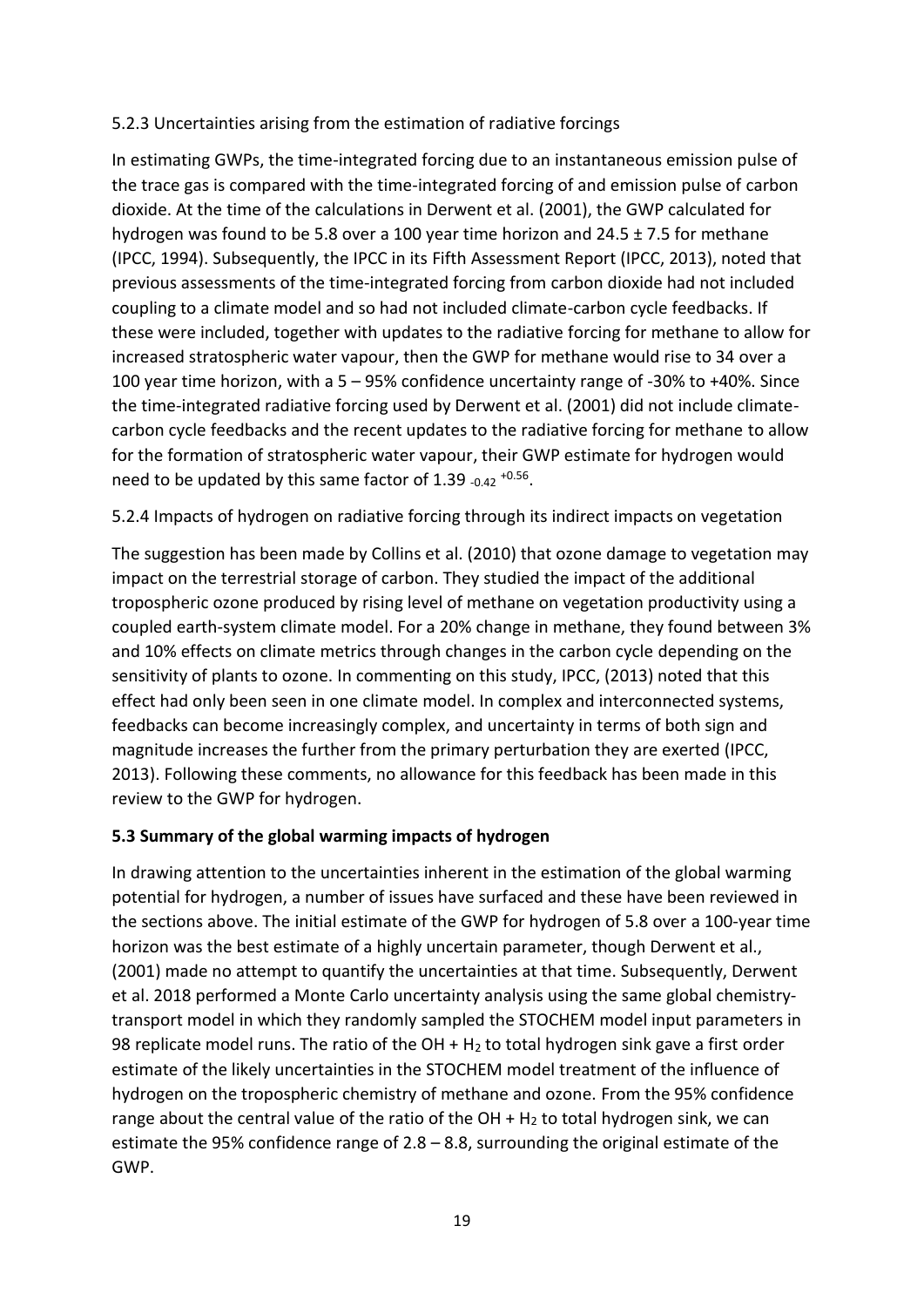



The evolution of the GWP for hydrogen and its uncertainties is illustrated in Figure 1, beginning at the left-hand side of this figure with the likely uncertainties in STOCHEM. Figure 1 has then been extended by considering first the adjustments for the ratios of the OH + H<sup>2</sup> to total sinks found in other chemistry-transport models. This adjustment not only increases the central value to 7.8 but widens the 95% confidence range to 2.1 – 13.5. The next consideration is the ratio of the  $δO₃$  to  $δInCH₄$  which was overestimated in STOCHEM. This adjustment brings the central value down to 3.1 but also widens the 95% confidence range to  $0 - 6.2$ . Finally, adjustments are made to account for changes in the radiative forcing calculations for methane to account for the formation of stratospheric water vapour and for climate-carbon cycle coupling from IPCC (2013). These adjustments move the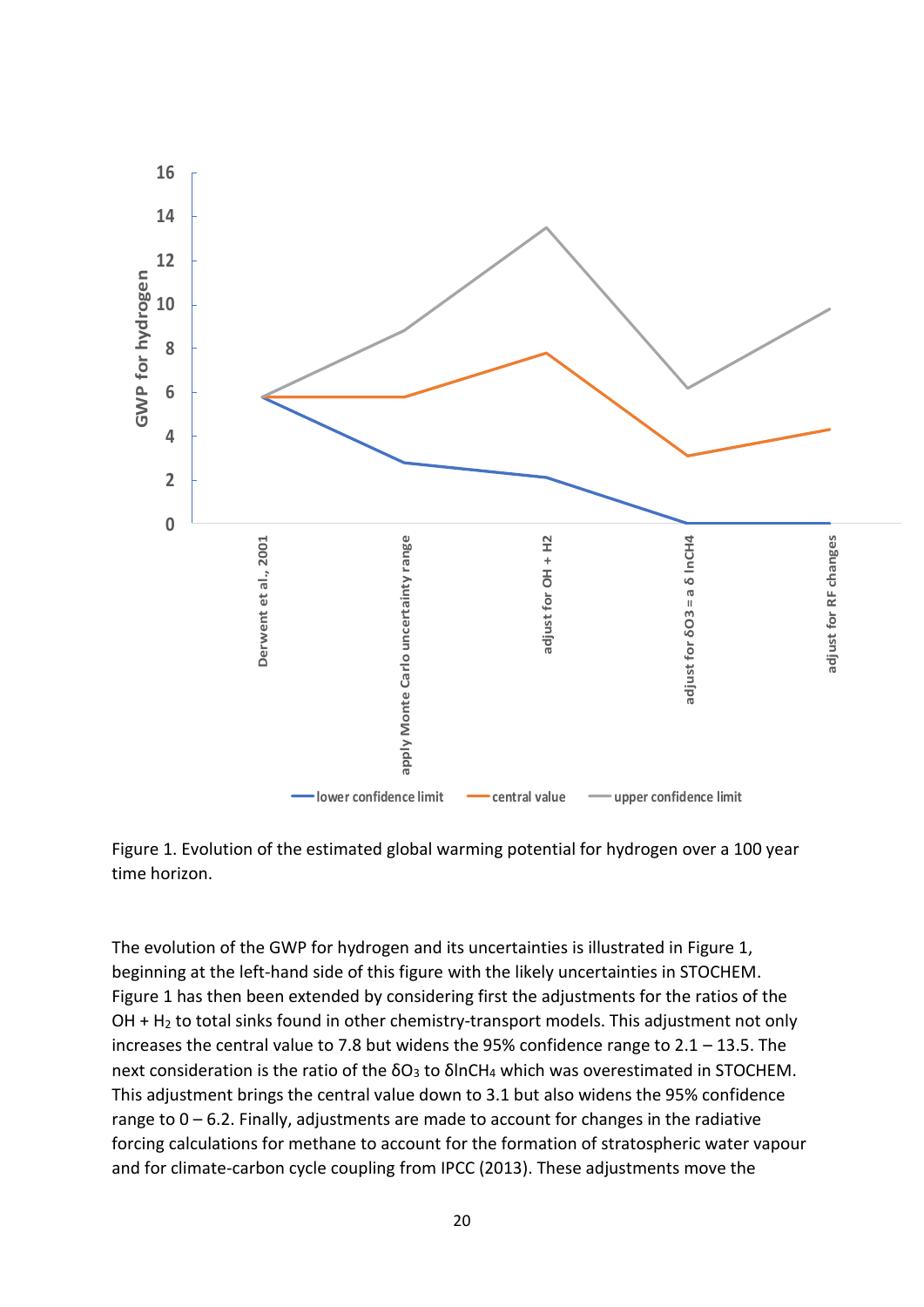central value up to 4.3 and widen the 95% confidence range to  $0 - 9.8$ . Overall then, the best estimate for the GWP for hydrogen over a 100-year time horizon is 4.3 -4.3 <sup>+5.5</sup>. This means that it is very unlikely that the GWP is greater than 9.8 and very unlikely that it is negative (cooling influence).

*The impact of hydrogen emissions on global climate is very unlikely to be zero and is very likely to be small and warming (positive influence).*

*Overall, however, the uncertainties in the final estimate are large and encompass zero. The central estimate is based on only one model and on a study published many years ago. STOCHEM like all global chemistry-transport model has its biases and limitations, many of which still remain because of the dearth of observations. The results from STOCHEM, like those from other chemistry-transport models, should be approached critically. The available results are, however, considered adequate to begin an initial policy analysis of the global environmental impacts of hydrogen within BEIS. If at some point in the future the climate change impacts of hydrogen within BEIS begin to look important for policy, then new studies should be commissioned using a range of state-of-the-science chemistry-transport models, using up-to-date information where new model input data are available.*

#### **6. Other environmental impacts of hydrogen**

Hydrogen has been little studied and has received little attention from the atmospheric research community. This stems in large part because, between its point of release to the atmosphere and its point of removal, hydrogen causes no direct damage to human health or to target ecosystems, it is therefore not considered to be an atmospheric pollutant. Heeb et al. (2006) noted that hydrogen is a well-known reducing agent, with possible effects on atmospheric redox chemistry on a local, regional and global scale. However, Heeb et al. (2006) gave no indication as to what these effects might be and what are atmospheric redox reactions.

Because of the relative inertness and its lack of chemical reactivity with urban pollutants such as  $NO<sub>x</sub>$ ,  $O<sub>3</sub>$ ,  $SO<sub>2</sub>$ , CO, VOCs and suspended particulate matter, it has no direct influence on urban air quality. However, because of its reaction with hydroxyl radicals:

$$
OH + H_2 \rightarrow H_2O + H
$$
 (1)

it plays a weak role in the long-range transport of photochemical ozone by delaying and slowing up the formation of elevated peak ozone levels. Popa et al. (2015) used the LOTOS-EUROS model to assess population exposure to elevated levels of ozone in Europe, with and without additional hydrogen emissions. They concluded that additional hydrogen emissions would not have a significant effect on ground level air pollution in Europe. The depletion of OH radicals in the reaction above is relatively weak and is only felt on the continental scale, consistent with its role in the chemistry of the background troposphere and its influence on the tropospheric OH radical distribution discussed in detail above.

There has been considerable interest in the literature concerning the possible impacts of increased hydrogen levels on stratospheric chemistry, stemming from an increase in stratospheric water vapour levels. This literature is reviewed in some detail in section 3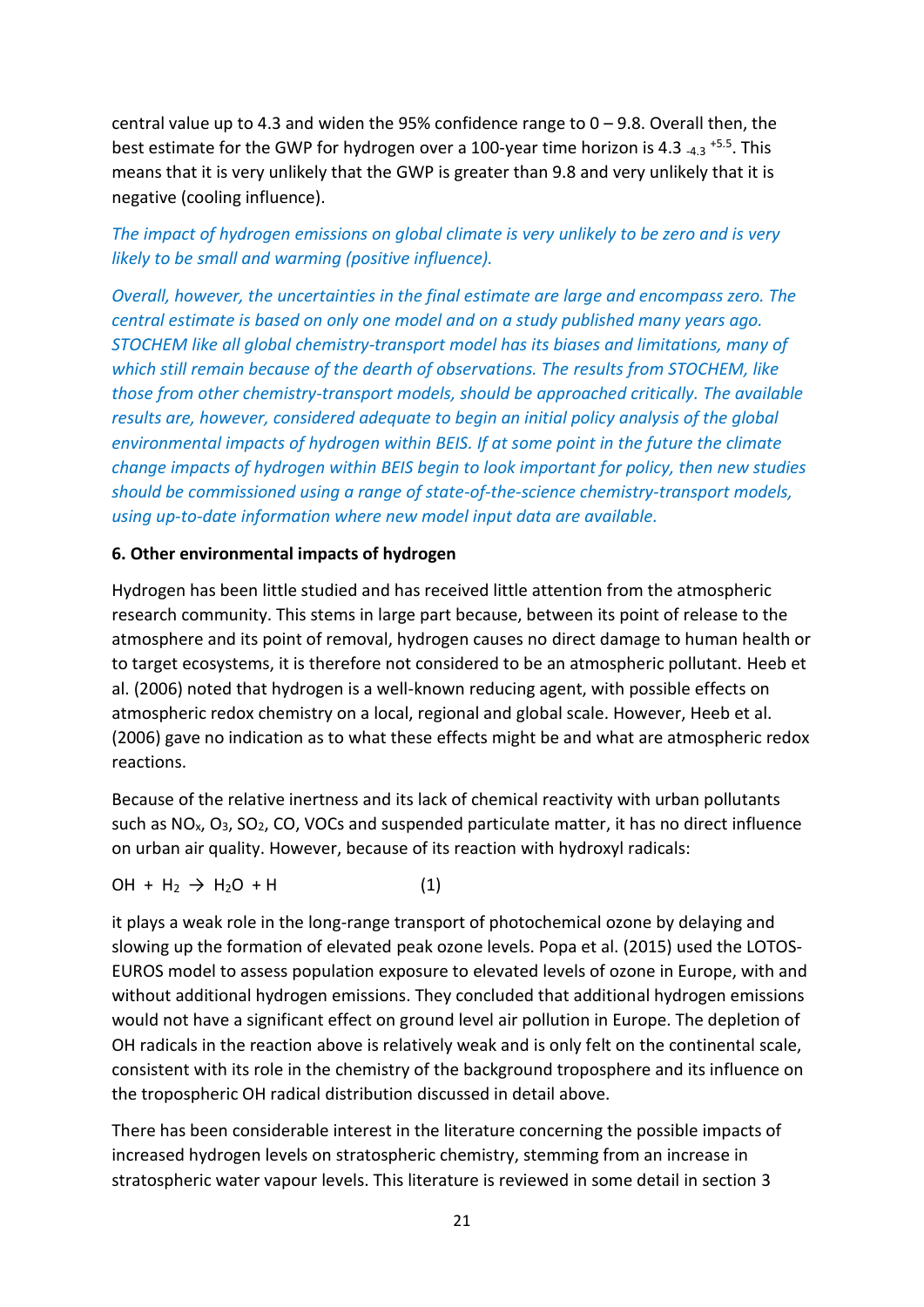above and no further comment is required here. However, Tromp et al. (2003) in their study of stratospheric ozone loss, went on to comment on the possible impact of increased hydrogen emissions on mesospheric chemistry. They asserted that an increase in mesospheric water vapour derived from increased hydrogen emissions could lead to an increase in noctilucent clouds, with potential impacts on the Earth's albedo and mesospheric chemistry. However, none of these impacts were quantified or commented on further by Tromp et al. (2003).

The combustion of hydrogen will inevitably lead to the production of water vapour in the troposphere. In this respect, however, hydrogen is no different to methane or petroleumbased fuels. No environmental consequences are anticipated from the release of water vapour into the troposphere from future hydrogen usage.

# **7. Assessment of the global atmospheric consequences of a theoretical exploratory hydrogen-based energy scenario**

In this section, an illustrative scenario is assembled for the purposes of giving a sense of the scale of the potential global climate consequences of hydrogen leakage. The scope of the emissions considered is purposefully narrow and leaves out a number of potential emission sources for hydrogen other than those associated with the fugitive emissions of hydrogen. There are potentially significant emissions associated with the upstream process of getting input fuels for the SMR process, electricity grid emissions and infrastructure commissioning and decommissioning that are beyond the scope of the present review and assessment. Hence, this section is not attempting to make statements about the likely emissions that could be associated with hydrogen use in the UK. It is merely attempting to give some scale to the global warming consequence of hydrogen leakage by comparing them to the UK combustion emissions from natural gas.

The analysis begins by examining the role of natural gas in the UK domestic sector in 2011. This sector accounted for 293,400 GWh of energy consumption (Table 4.1, DUKES, 2013) as natural gas which was equivalent to 1056 PJ, using the conversion factor 3.6 x 10<sup>-3</sup> PJ per GWh (pp19, DUKES, 2013)

Using the  $CO<sub>2</sub>$  emission factor for natural gas of 0.184 kg  $CO<sub>2</sub>$  per kWh (pp. 230, DUKES, 2013), then natural gas consumption in the UK domestic sector in 2011 emitted 54.0 million tonnes  $CO<sub>2</sub>$  from the combustion products alone, ignoring the radiative forcing impacts from the methane released from natural gas leakage. Based on the UK Greenhouse Gas Inventory (BEIS, 2017), the radiative forcing impacts of natural gas leakage are estimated to be of the order of 5 million tonnes  $CO<sub>2</sub>$  equivalent annually, or about 5% of the radiative forcing from the combustion products. At this stage, any radiative forcing impacts from natural gas leakage have been ignored and attention has been focussed on the radiative forcing impacts of its CO<sub>2</sub> combustion products.

If this 2011 domestic sector energy consumption were to be supplied on some future date by a low-carbon hydrogen system suppling hydrogen with an energy content of 142.18 MJ per kg (Argonne National Laboratory, 2008) instead of natural gas, then 7.43 million tonnes of hydrogen would be required annually.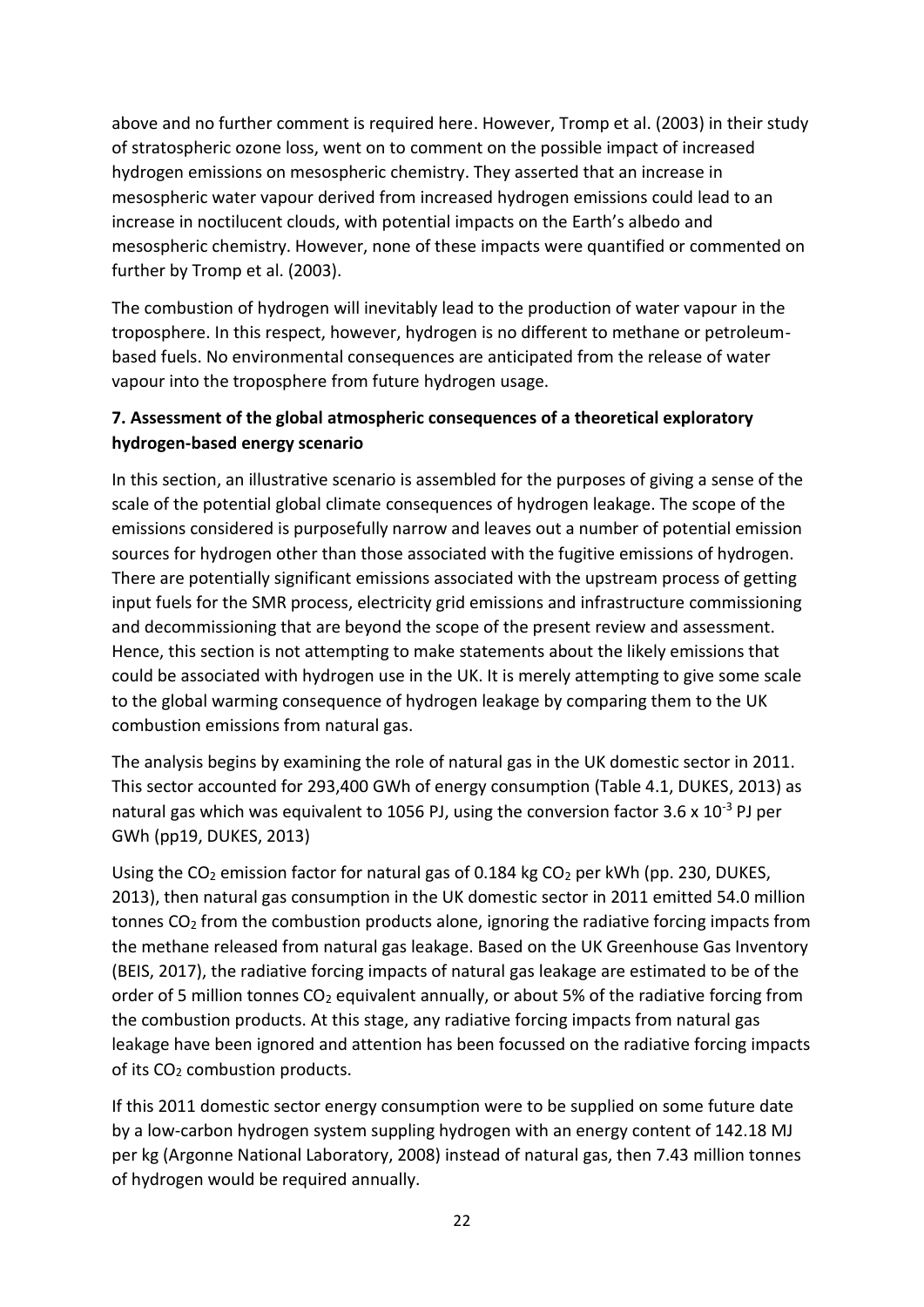If this future hydrogen system was a perfectly sealed system with no leakage then it would save the entire 54.0 million tonnes of  $CO<sub>2</sub>$  per year, that is to say, the low-carbon hydrogen system offers the potential for generating savings in greenhouse gas emissions of 54.0 million tonnes of  $CO<sub>2</sub>$  per year.

If there were to be significant atmospheric leakage of hydrogen from the production, distribution and end-use in the low-carbon system then the indirect global warming from hydrogen would reduce or offset some of the above savings in greenhouse gas emissions. This reduction or offsetting can be estimated using the megatonne equivalence or GWP for hydrogen which is 4.3 megatonnes of  $CO<sub>2</sub>$  per megatonne of hydrogen. On this basis, if there were to be a 1% leakage rate by mass, then this hydrogen would have an equivalent global warming of 0.32 million tonnes  $CO<sub>2</sub>$ , reducing the savings in greenhouse gas emissions from 54.0 to 53.7 million tonnes  $CO<sub>2</sub>$  per year, that is by 0.6%.

*Despite the uncertainties in the CO<sup>2</sup> equivalence of hydrogen, the available results are, however, considered adequate to begin an initial policy analysis of the global atmospheric impacts of hydrogen within BEIS.*

### **8. Conclusions**

Hydrogen is a clean fuel that may well have an important role in future low-carbon energy systems. There is the possibility that increased hydrogen usage may cause damage to the ozone layer and may bring on climate change. Although there are only a few studies and the uncertainties within them are large, the available results show that these global atmospheric impacts are likely to be small. The studies are thought to be adequate enough to begin an initial policy analysis of the global environmental impacts of hydrogen within BEIS.

#### **References**

Argonne National Laboratory, 2008. Lower and higher heating values of hydrogen and fuels. Hydrogen Analysis Resource Center, Argonne National Laboratory, Illinois, USA.

BEIS, 2017. Final UK greenhouse gas emissions - national statistics: 1990-2015. Department for Business, Energy & Industrial Strategy, London.

Collins, W.J., et al., 2010. How vegetation impacts affect climate metrics for ozone precursors. Journal of Geophysical Research 115, D23308, doi:10.1029/2010JD01487.

Conrad, R., Seiler, W., 1985. Influence of temperature, moisture and organic carbon on the flux of H<sub>2</sub> and CO between soil and atmosphere: Field studies in subtropical regions. Journal of Geophysical Research 85, 5493-5498.

Constant, P., et al., 2008. Annual hydrogen, carbon monoxide and carbon dioxide concentrations and surface to air exchanges in a rural area (Quebec, Canada). Atmospheric Environment 42, 5090-5100.

Crutzen, P.J., 1974. Photochemical reactions initiated by and influencing ozone in the polluted troposphere. Tellus 26, 47-57.

Derwent, R.G., et al., 2001. Transient behaviour of tropospheric ozone precursors in a global 3-D CTM and their indirect greenhouse effects. Climatic Change 49, 463-487.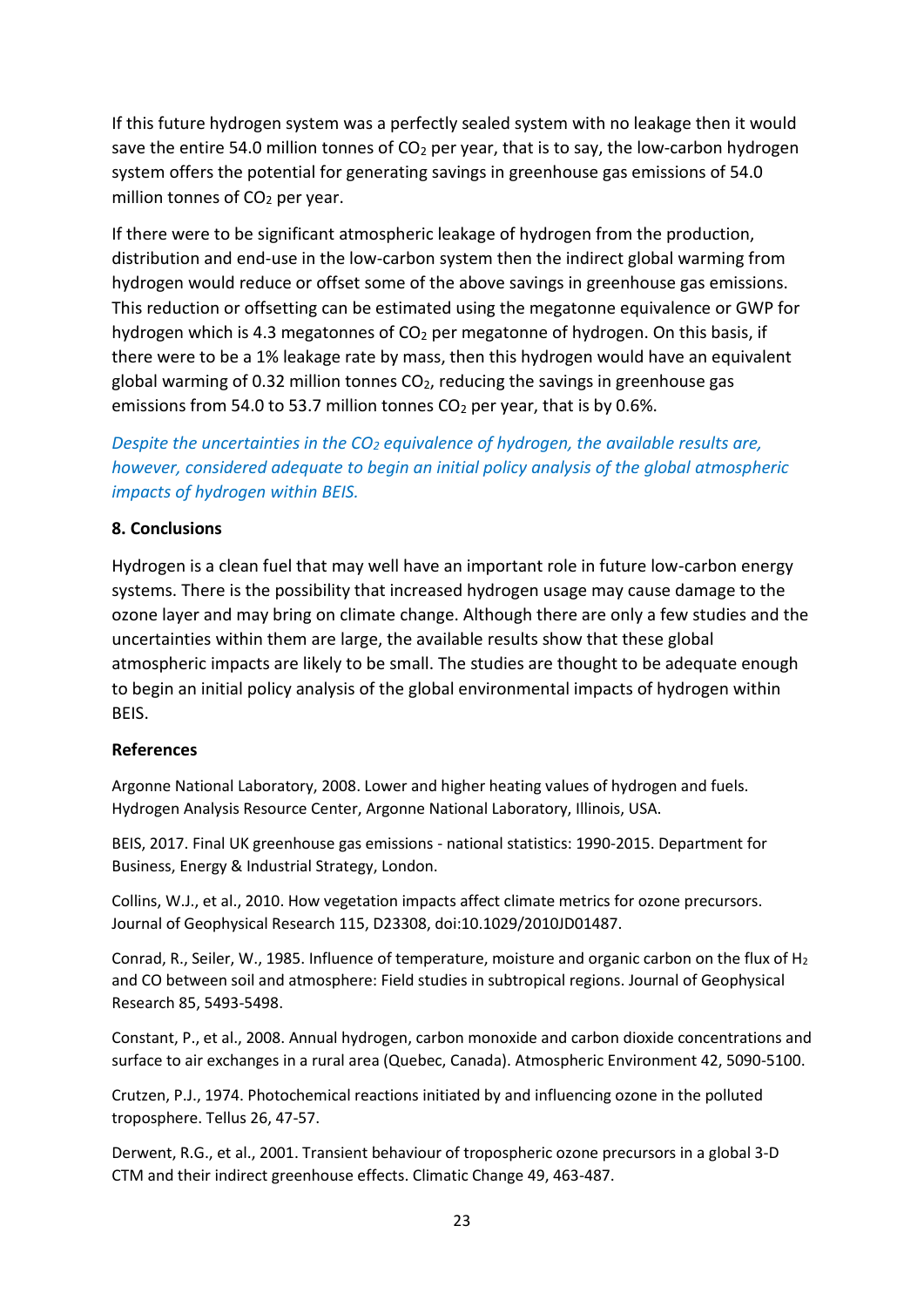Derwent, R.G., et al., 2006. Global environmental impacts of the hydrogen economy. International Journal of Nuclear Hydrogen Production and Application 1, 57-67.

Derwent, R.G., et al., 2018. Uncertainties in models of tropospheric ozone based on Monte Carlo analysis: Tropospheric ozone burdens, atmospheric lifetimes and surface distributions. Atmospheric Environment 180, 93-102.

Dodds, P.E., McDowall, W., 2013. The future of the UK gas network. Energy Policy 60, 305-316.

Edwards, J.M., Slingo, A., 1996. Studies with a flexible new radiation code. I. Choosing a configuration for a large-scale model. Quarterly Journal of the Royal Meteorological Society 122, 689-719.

Forster, P. M. de F., Shine, K.P., 2002. Assessing the climate impact of trends in stratospheric water vapor. Geophysical Research Letters 29, 10-1 - 10-4.

Grant, A., et al., 2010. A 15-year record of high-frequency, in situ, measurements of hydrogen at Mace Head, Ireland. Atmospheric Chemistry and Physics 10, 1203-1214.

Hauglustaine, D.A., Ehhalt, D.H., 2002. A three-dimensional model of molecular hydrogen in the troposphere. Journal of Geophysical Research 107, 4330, doi:10.1029/2001JD001156.

Heeb, N.V., et al., 2006. Correlation of hydrogen, ammonia and nitrogen monoxide (nitric oxide) emissions of gasoline-fueled Euro-3 passenger cars at transient driving. Atmospheric Environment 40, 3750-3763.

IPCC, 1990. Climate change: The IPCC scientific assessment (1990). Cambridge University Press, Cambridge, UK.

IPCC, 1994. Climate change 1994: Radiative forcing of climate change. Cambridge University Press, Cambridge, UK.

IPCC, 1996. Climate change 1995: The science of climate change. Cambridge University Press, Cambridge, UK.

IPCC, 2001. Climate change 2001: The scientific basis. Cambridge University Press, Cambridge, UK.

IPCC, 2013. Climate change 2013: The physical science basis. Cambridge University Press, Cambridge, UK.

Jacobson, M.Z., 2008. Effects of wind-powered hydrogen fuel cell vehicles on stratospheric ozone and global climate. Geophysical Research Letters 35, L19803, doi:10.1029/2008GL035102.

Junge, C.E., 1963. Air chemistry and radioactivity. Academic Press, New York.

Levy, H., 1972. Photochemistry of the lower troposphere. Planetary and Space Science 20, 919-935.

Novelli, P.C., et al., 1999. Molecular hydrogen in the troposphere: Global distribution and budget. Journal of Geophysical Research 104, 30,427-30,444.

Popa, M.E., et al., 2015. Impact of a future H<sub>2</sub> transportation on atmospheric pollution in Europe. Atmospheric Environment 113, 208-222.

Pieterse, G., et al., 2011. Global modelling of  $H_2$  mixing ratios and isotopic compositions with the TM5 model. Atmospheric Chemistry and Physics 11, 7001-7026.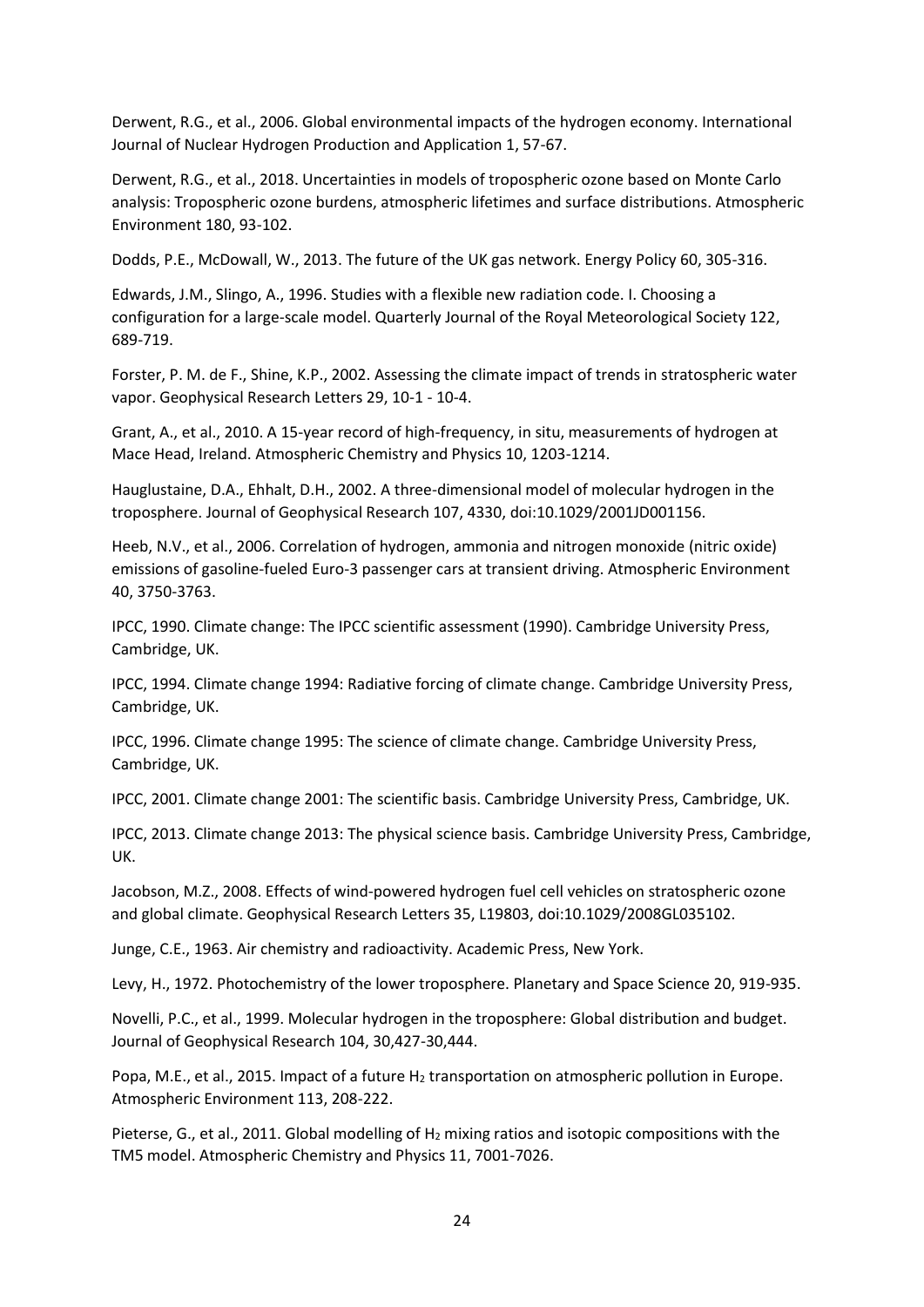Pieterse, G., et al., 2013. Reassessing the variability in atmospheric H<sub>2</sub> using the two-way nested TM5 model. Journal of Geophysical Research 118, 3764-3780.

Prather, M.J., 2003. An environmental experiment with H2? Science 302, 58-59.

Rhee, T.S., et al., 2006. The overwhelming role of soils in the global atmospheric hydrogen cycle. Atmospheric Chemistry and Physics 6, 1611-1625.

Sanderson, M.G., et al., 2003. Simulation of global hydrogen levels using a Lagrangian threedimensional model. Journal of Atmospheric Chemistry 46, 15-28.

Schiller, C., Bauer, R., Cairo, F., Deshler, T., Dornbrack, A., Elkins, J., Engel, A., Flentje, H., Larsen, N., Levin, I., Muller, M., Oltmans, S., Ovarlez, H., Ovarlez, J., Schreiner, J., Stroh, F., Voigt, C., Vomel, H., 2002. Dehydration in the Arctic stratosphere during the SOLVE/THESEO-2000 campaign. Journal of Geophysical Research 107, 8293, doi:10.1029/2001JD000463.

Schultz, M.G., Diehl, T., Brasseur, G.P., Zittel, W., 2003. Air pollution and climate-forcing impacts of a global hydrogen economy. Science 302, 624-627.

Simmonds, P.G., et al., 2000. Continuous high-frequency observations of hydrogen at the Mace Head baseline atmospheric monitoring station over the 1994-1998 period. Journal of Geophysical Research 105, 12,105-12,121.

Steinbacher, M., et al., 2007. Perennial observations of molecular hydrogen (H<sub>2</sub>) at a suburban site in Switzerland. Atmospheric Environment 41, 2111-2124.

Stevenson, D.S., et al., 2013. Tropospheric ozone changes, radiative forcing and attribution to emissions in the Atmospheric Chemistry and Climate Model Intercomparison Project (ACCMIP). Atmospheric Chemistry and Physics 13, 3063-3085.

Tromp, T.K., et al., 2003. Potential environmental impact of a hydrogen economy on the stratosphere. Science 300, 1740-1742.

van Ruijven, B., et al., 2011. Emission scenarios for a global hydrogen economy and the consequences for global air pollution. Global Environmental Change 21, 983-994.

Vogel, B., et al., 2011. Impact of stratospheric water vapor enhancements caused by CH<sub>4</sub> and H<sub>2</sub>O increase on polar ozone loss. Journal of Geophysical Research 116, D05301, doi:10.1029/2010JD014234.

Vogel, B., et al., 2012. Impact of a possible future global hydrogen economy on Arctic stratospheric ozone loss. Energy and Environmental Science 5, 6445-6452.

Wang, D., Jia, W., Olsen, S.C., Wuebbles, D.J., Dubey, M.K., Rockett, A.A., 2013. Impact of a future H2-based road transportation sector on the composition and chemistry of the atmosphere – Part 2: Stratospheric ozone. Atmospheric Chemistry and Physics 13, 6139-6150.

Warwick, N.J., et al., 2004. Impact of a hydrogen economy on the stratosphere and troposphere studied in a 2-D model. Geophysical Research Letters 31, L05107, doi:10.1029/2003GL019224.

Wild, O., et al., 2012. Modelling future changes in surface ozone: a parameterised approach. Atmospheric Chemistry and Physics 12, 2037-2054.